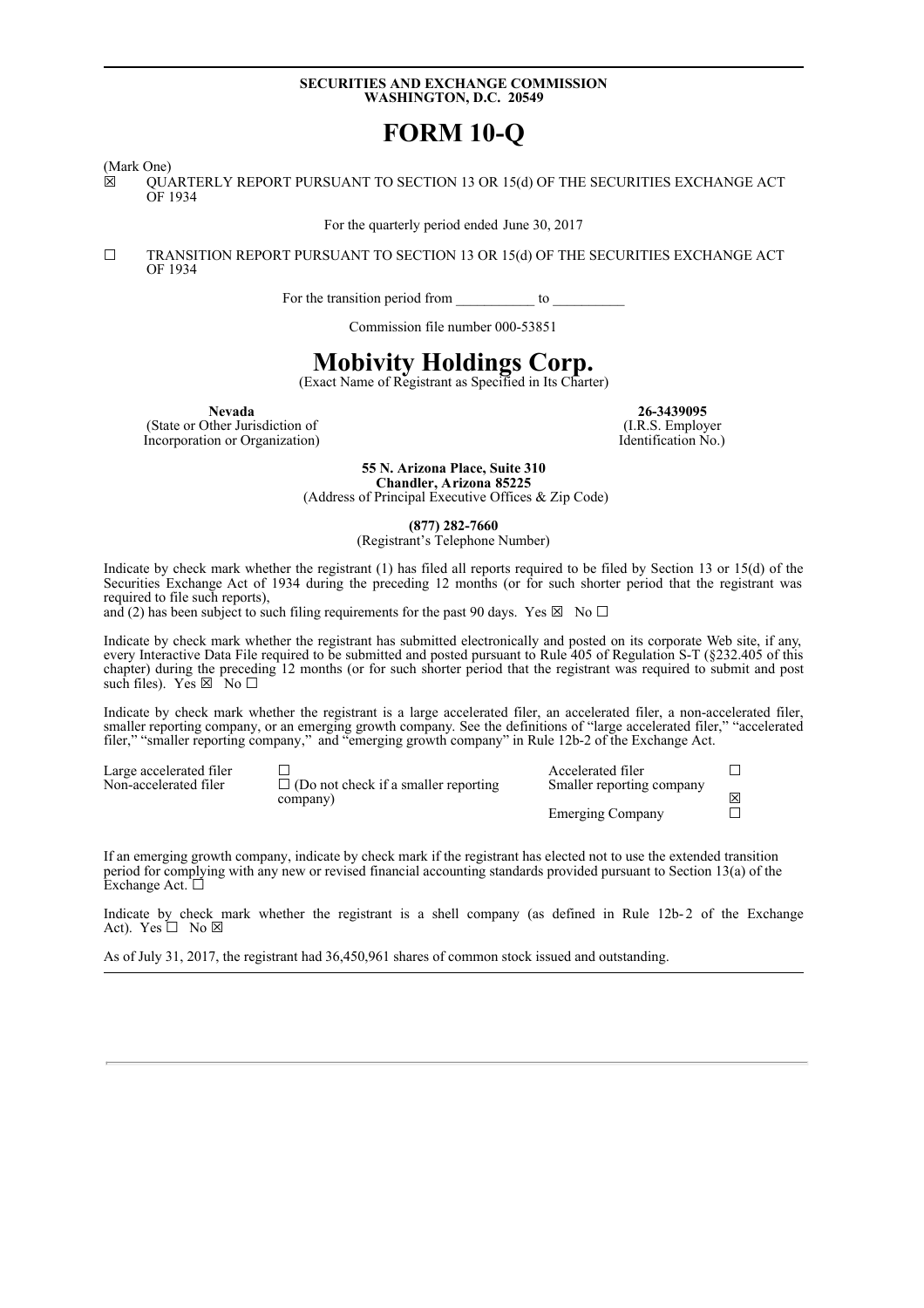## **MOBIVITY HOLDINGS CORP. INDEX**

|        |                                                                                                      | Page |
|--------|------------------------------------------------------------------------------------------------------|------|
| Part I | <b>Financial Information</b>                                                                         |      |
|        |                                                                                                      |      |
|        | Item 1. Financial Statements                                                                         |      |
|        | <b>Condensed Consolidated Balance Sheets</b>                                                         |      |
|        | Condensed Consolidated Statements of Income and Comprehensive Income                                 |      |
|        | Condensed Consolidated Statement of Stockholders' Equity                                             |      |
|        | <b>Condensed Consolidated Statements of Cash Flows</b>                                               | 4    |
|        | Notes to Condensed Consolidated Financial Statements                                                 |      |
|        | <u>Item 2. Management's Discussion and Analysis of Financial Condition and Results of Operations</u> | 16   |
|        | Item 3. Quantitative and Qualitative Disclosures About Market Risk                                   | 2.1  |
|        | Item 4. Controls and Procedures                                                                      | 21   |
|        | Item 6. Exhibits                                                                                     | 2.1  |
|        |                                                                                                      |      |
|        | Signature Page                                                                                       | 22   |

-i-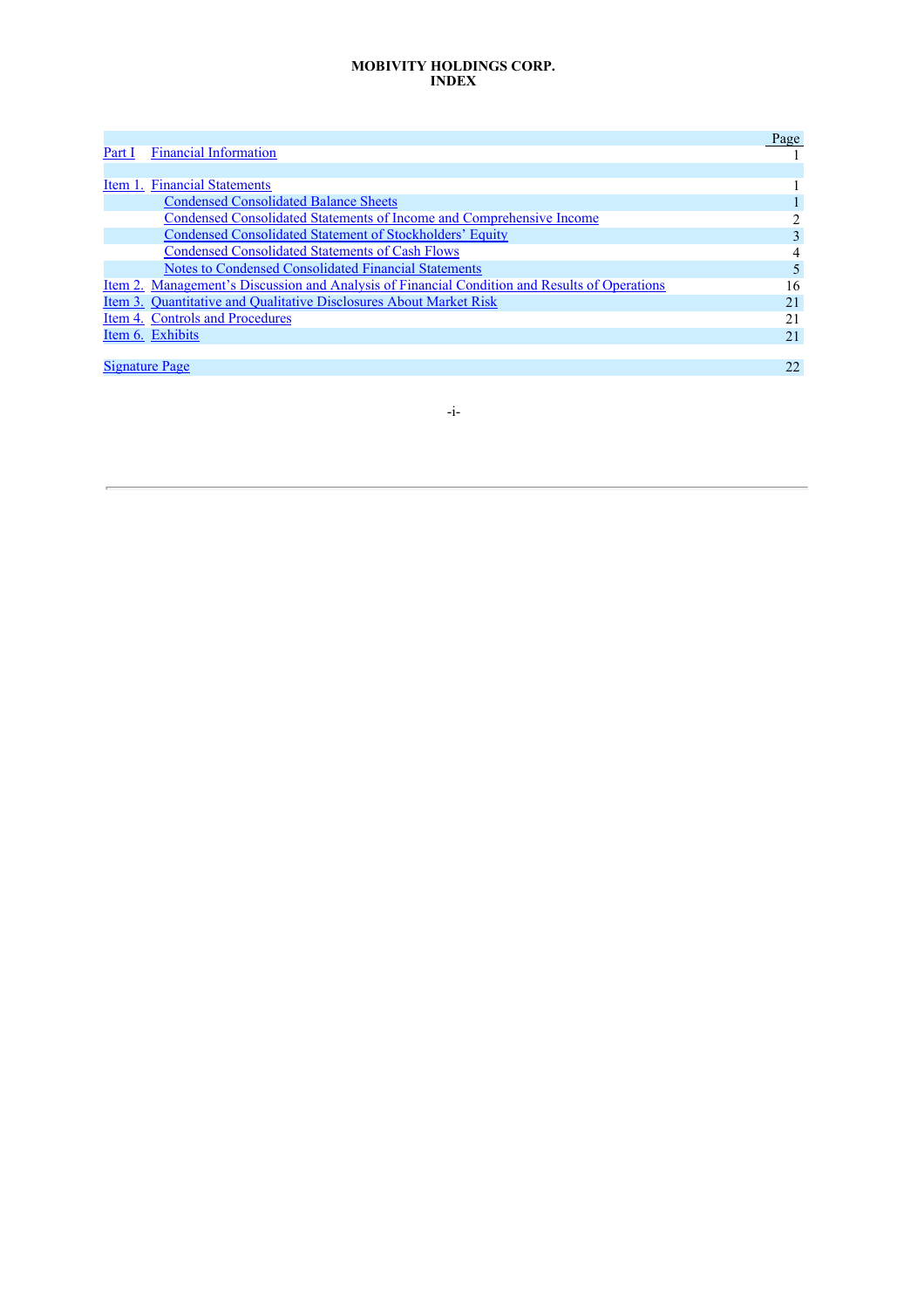## **Part I - Financial Information**

## **Item 1. Financial Statements**

#### **Mobivity Holdings Corp. Condensed Consolidated Balance Sheets**

|                                                                                                                             | <b>June 30,</b><br>2017<br>(Unaudited) |                |               | December 31,<br>2016<br>(Audited) |
|-----------------------------------------------------------------------------------------------------------------------------|----------------------------------------|----------------|---------------|-----------------------------------|
| <b>ASSETS</b>                                                                                                               |                                        |                |               |                                   |
| <b>Current assets</b>                                                                                                       |                                        |                |               |                                   |
| Cash                                                                                                                        | $\mathbb{S}$                           | 574,900        | $\mathbb{S}$  | 1,188,485                         |
| Restricted cash                                                                                                             |                                        | 1,000,000      |               | 1,000,000                         |
| Accounts receivable, net of allowance for doubtful accounts of \$1,959 and<br>\$15,503, respectively                        |                                        | 702,199        |               | 1,244,484                         |
| Other current assets                                                                                                        |                                        | 216,462        |               | 179,376                           |
| <b>Total current assets</b>                                                                                                 |                                        | 2,493,561      |               | 3,612,345                         |
| Goodwill                                                                                                                    |                                        | 803,118        |               | 803,118                           |
| Intangible assets, net                                                                                                      |                                        | 777,082        |               | 627,119                           |
| Other assets                                                                                                                |                                        | 98,289         |               | 109,776                           |
| <b>TOTAL ASSETS</b>                                                                                                         | \$                                     | 4,172,050      | $\mathbf{s}$  | 5,152,358                         |
| <b>LIABILITIES AND STOCKHOLDERS' EQUITY</b>                                                                                 |                                        |                |               |                                   |
| <b>Current liabilities</b>                                                                                                  |                                        |                |               |                                   |
| Accounts payable                                                                                                            | \$                                     | 797,911        | $\mathcal{S}$ | 701,347                           |
| Accrued interest                                                                                                            |                                        | 9,166          |               | 2,020                             |
| Accrued and deferred personnel compensation                                                                                 |                                        | 626,670        |               | 671,677                           |
| Deferred revenue and customer deposits                                                                                      |                                        | 985,363        |               | 160,023                           |
| Notes payable, net - current maturities                                                                                     |                                        | 1,168,483      |               | 1,011,910                         |
| Other current liabilities                                                                                                   |                                        | 101,247        |               | 115,051                           |
| <b>Total current liabilities</b>                                                                                            |                                        | 3,688,840      |               | 2,662,028                         |
|                                                                                                                             |                                        |                |               |                                   |
| <b>Non-current liabilities</b>                                                                                              |                                        |                |               |                                   |
| Notes payable, net - long term                                                                                              |                                        | 262,826        |               | 361,166                           |
| <b>Total non-current liabilities</b>                                                                                        |                                        | 262,826        |               | 361,166                           |
| <b>Total liabilities</b>                                                                                                    |                                        | 3,951,666      |               | 3,023,194                         |
| <b>Commitments and Contingencies (See Note 9)</b>                                                                           |                                        |                |               |                                   |
| <b>Stockholders' equity</b>                                                                                                 |                                        |                |               |                                   |
| Common stock, \$0.001 par value; 100,000,000 shares authorized; 36,450,961<br>and 36,388,981, shares issued and outstanding |                                        | 36,451         |               | 36,389                            |
| Equity payable                                                                                                              |                                        | 100,862        |               | 100,862                           |
| Additional paid-in capital                                                                                                  |                                        | 77,433,911     |               | 76,698,383                        |
| Accumulated other comprehensive loss                                                                                        |                                        | (48, 863)      |               | (32,999)                          |
| Accumulated deficit                                                                                                         |                                        | (77, 301, 977) |               | (74, 673, 471)                    |
| <b>Total stockholders' equity</b>                                                                                           |                                        | 220,384        |               | 2,129,164                         |
| TOTAL LIABILITIES AND STOCKHOLDERS' EQUITY                                                                                  | \$                                     | 4,172,050      | $\mathbf{s}$  | 5,152,358                         |

*See accompanying notes to condensed consolidated financial statements (unaudited).*

## -1-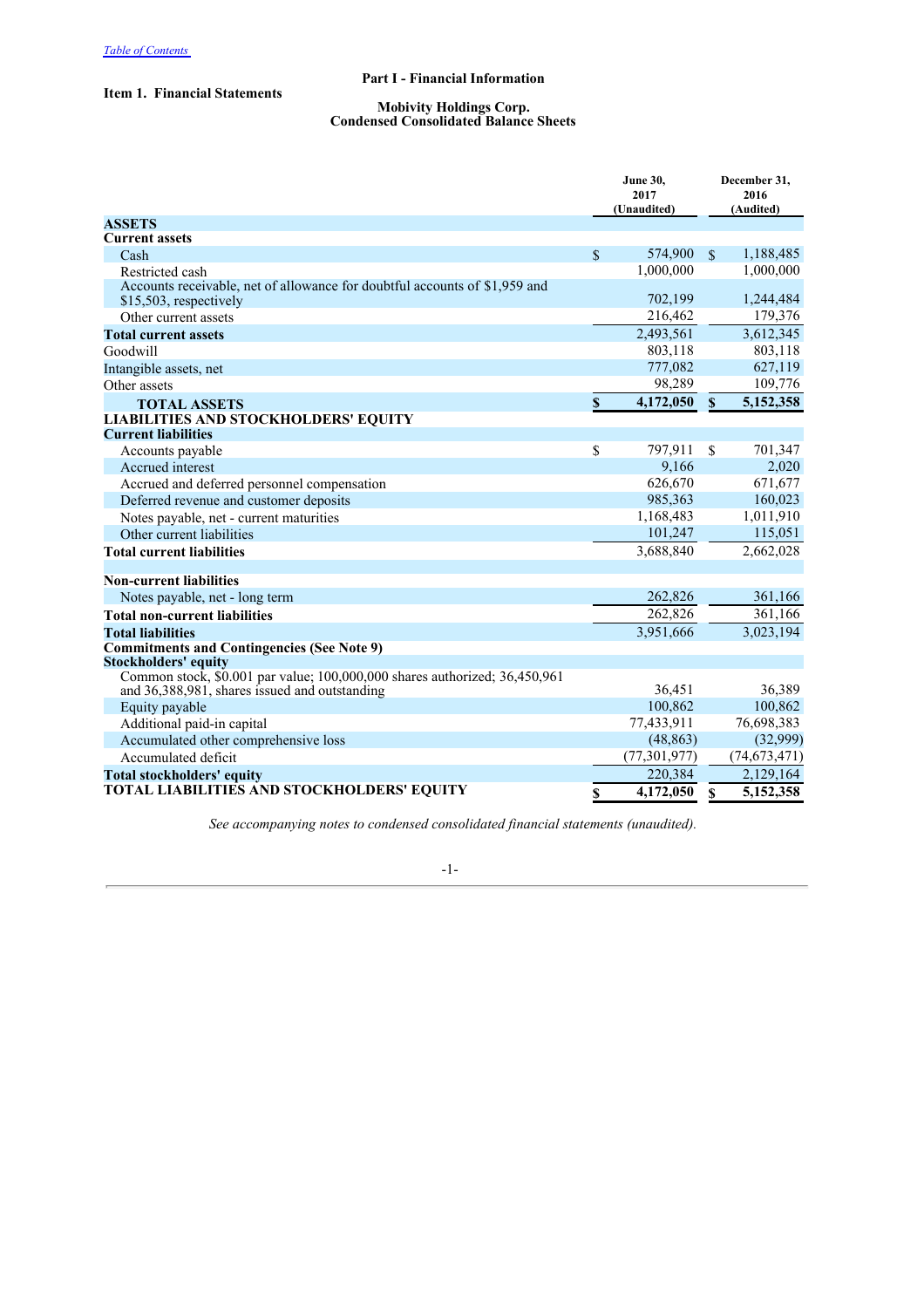#### **Mobivity Holdings Corp. Condensed Consolidated Statements of Income and Comprehensive Income (Unaudited)**

|                                                                            |              | <b>Three Months Ended</b><br><b>June 30,</b> |              |            | <b>Six Months Ended</b><br><b>June 30,</b> |               |               |  |  |
|----------------------------------------------------------------------------|--------------|----------------------------------------------|--------------|------------|--------------------------------------------|---------------|---------------|--|--|
|                                                                            |              | 2017                                         |              | 2016       | 2017                                       |               | 2016          |  |  |
| <b>Revenues</b>                                                            |              |                                              |              |            |                                            |               |               |  |  |
| Revenues                                                                   | \$           | 2,238,680                                    | $\mathbf S$  | 2,074,713  | \$<br>4,351,984                            | $\mathcal{S}$ | 3,919,805     |  |  |
| Cost of revenues                                                           |              | 599,736                                      |              | 504,964    | 1,157,126                                  |               | 909,910       |  |  |
| <b>Gross profit</b>                                                        |              | 1,638,944                                    |              | 1,569,749  | 3,194,858                                  |               | 3,009,895     |  |  |
| <b>Operating expenses</b>                                                  |              |                                              |              |            |                                            |               |               |  |  |
| General and administrative                                                 |              | 845,928                                      |              | 988,660    | 1,863,893                                  |               | 2,074,761     |  |  |
| Sales and marketing                                                        |              | 868,473                                      |              | 1,000,138  | 1,836,185                                  |               | 2,013,740     |  |  |
| Engineering, research, and development                                     |              | 1,073,189                                    |              | 383,770    | 1,901,234                                  |               | 945,118       |  |  |
| Depreciation and amortization                                              |              | 99,458                                       |              | 161,196    | 168,203                                    |               | 307,447       |  |  |
| <b>Total operating expenses</b>                                            |              | 2,887,048                                    |              | 2,533,764  | 5,769,515                                  |               | 5,341,066     |  |  |
| <b>Loss from operations</b>                                                |              | (1, 248, 104)                                |              | (964, 015) | (2,574,657)                                |               | (2, 331, 171) |  |  |
| Other income/(expense)                                                     |              |                                              |              |            |                                            |               |               |  |  |
| Interest income                                                            |              | 1.012                                        |              | 1.385      | 1.916                                      |               | 1,753         |  |  |
| Interest expense                                                           |              | (31,501)                                     |              | (19, 546)  | (52,607)                                   |               | (27,063)      |  |  |
| Foreign currency (loss) gain                                               |              | (528)                                        |              | (14, 287)  | (3,158)                                    |               | 1,104         |  |  |
| Total other income/(expense)                                               |              | (31, 017)                                    |              | (32, 448)  | (53, 849)                                  |               | (24,206)      |  |  |
| <b>Loss before income taxes</b>                                            |              | (1,279,121)                                  |              | (996, 463) | (2,628,506)                                |               | (2,355,377)   |  |  |
| Income tax expense                                                         |              |                                              |              |            |                                            |               |               |  |  |
| <b>Net loss</b>                                                            |              | (1,279,121)                                  |              | (996, 463) | (2,628,506)                                |               | (2,355,377)   |  |  |
| Other comprehensive loss, net of income tax                                |              |                                              |              |            |                                            |               |               |  |  |
| Foreign currency translation adjustments                                   |              | (10, 643)                                    |              | 17,897     | (15, 864)                                  |               | (45, 322)     |  |  |
| <b>Comprehensive loss</b>                                                  | $\mathbf{s}$ | (1, 289, 764)                                | $\mathbf{s}$ | (978, 566) | \$<br>(2,644,370)                          | $\mathbf S$   | (2,400,699)   |  |  |
| Net loss per share - basic and diluted                                     | \$           | (0.04)                                       | \$           | (0.03)     | \$<br>(0.07)                               | \$            | (0.07)        |  |  |
| Weighted average number of shares<br>during the period - basic and diluted |              | 36,391,063                                   |              | 33,059,007 | 36,390,030                                 |               | 31,409,661    |  |  |

*See accompanying notes to condensed consolidated financial statements (unaudited).*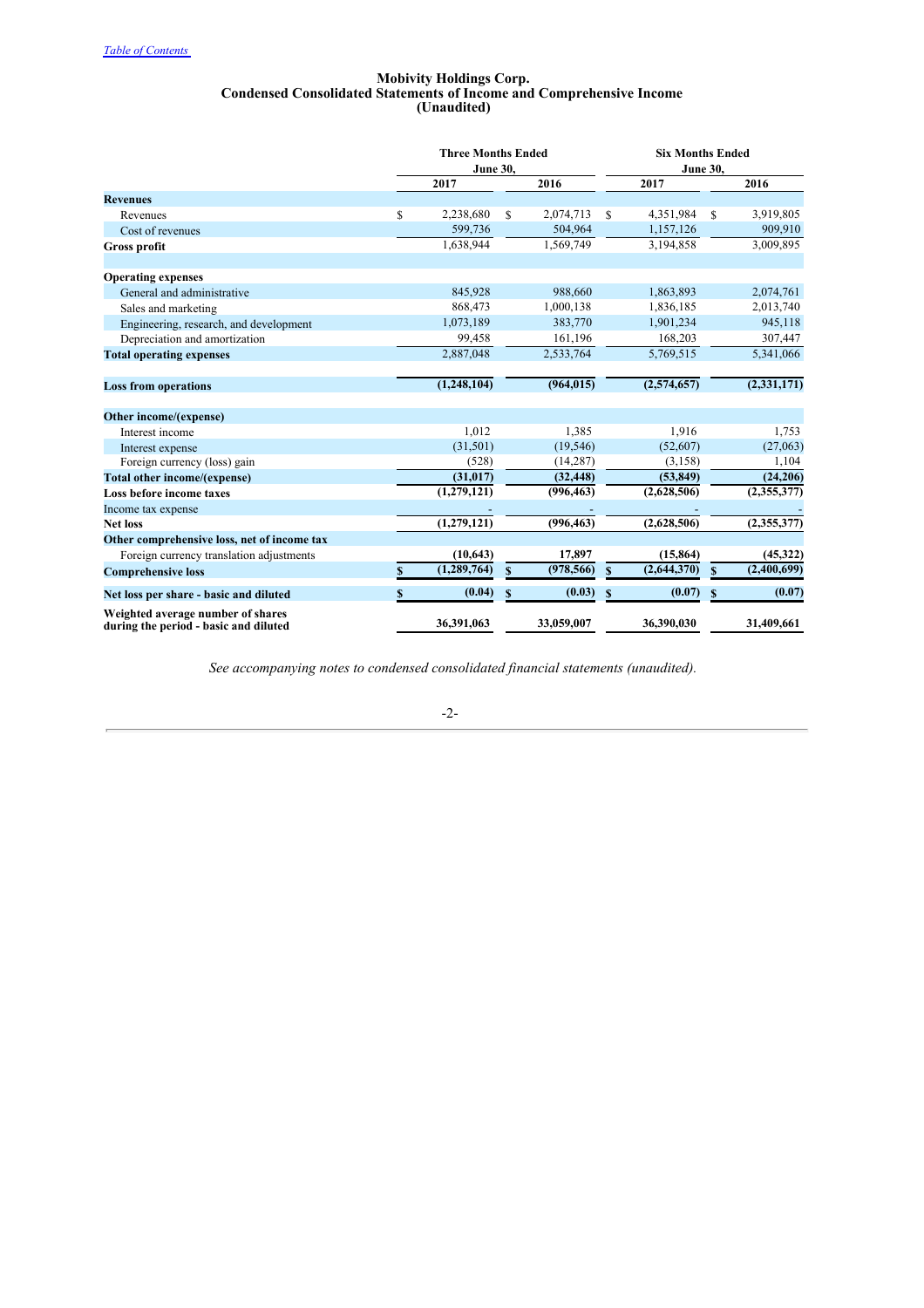## **Mobivity Holdings Corp. Consolidated Statement of Stockholders' Equity**

|                                                    | <b>Common Stock</b> |                |              | <b>Equity</b>            | <b>Additional</b> |                                           |  | Accumulated<br>Other | Accumulated                     | Total<br>Stockholders'  |
|----------------------------------------------------|---------------------|----------------|--------------|--------------------------|-------------------|-------------------------------------------|--|----------------------|---------------------------------|-------------------------|
|                                                    |                     |                |              |                          |                   |                                           |  | Comprehensive        |                                 |                         |
|                                                    | <b>Shares</b>       | <b>Dollars</b> |              | Pavable                  |                   | Paid-in<br>Capital                        |  | Loss                 | Deficit                         | <b>Equity (Deficit)</b> |
| Balance, December 31, 2015                         | 28,787,991          | \$28,788       |              |                          |                   | $$100,862 \text{ s} 69,903,527 \text{ s}$ |  |                      | $-$ \$(65,159,010) \$           | 4,874,167               |
| Issuance of common stock for<br>acquisition        | 1,015,000           | 1,015          |              |                          |                   | 709,485                                   |  |                      |                                 | 710,500                 |
| Issuance of common stock for<br>financing          | 3,256,000           | 3,256          |              | $\overline{\phantom{a}}$ |                   | 1,950,344                                 |  |                      |                                 | 1,953,600               |
| Issuance of common stock for<br>warrant conversion | 3,329,990           | 3,330          |              |                          |                   | 2,535,858                                 |  |                      |                                 | 2,539,188               |
| Stock based compensation                           |                     |                |              |                          |                   | 1,599,169                                 |  |                      |                                 | 1,599,169               |
| Foreign currency translation<br>adjustment         |                     |                |              |                          |                   |                                           |  | (32,999)             |                                 | (32,999)                |
| Net loss                                           |                     |                |              |                          |                   |                                           |  |                      | (9,514,461)                     | (9,514,461)             |
| Balance, December 31, 2016                         | 36,388,981          | \$36,389       |              | \$100,862                | <sup>\$</sup>     | 76,698,383 \$                             |  |                      | $(32,999)$ \$ $(74,673,471)$ \$ | 2,129,164               |
| Issuance of common stock for<br>options exercised  | 61,980              | 62             |              |                          |                   | 29,688                                    |  |                      |                                 | 29,750                  |
| Stock based compensation                           |                     |                |              |                          |                   | 705,840                                   |  |                      |                                 | 705,840                 |
| Foreign currency translation<br>adjustment         |                     |                |              |                          |                   |                                           |  | (15, 864)            |                                 | (15, 864)               |
| Net loss                                           |                     |                |              |                          |                   |                                           |  |                      | (2,628,506)                     | (2,628,506)             |
| <b>Balance, June 30, 2017</b>                      | 36,450,961          | \$36,451       | $\mathbf{s}$ | 100,862                  |                   | 77,433,911                                |  |                      | $(48,863)$ \$(77,301,977) \$    | 220,384                 |

*See accompanying notes to condensed consolidated financial statements (unaudited).*

## -3-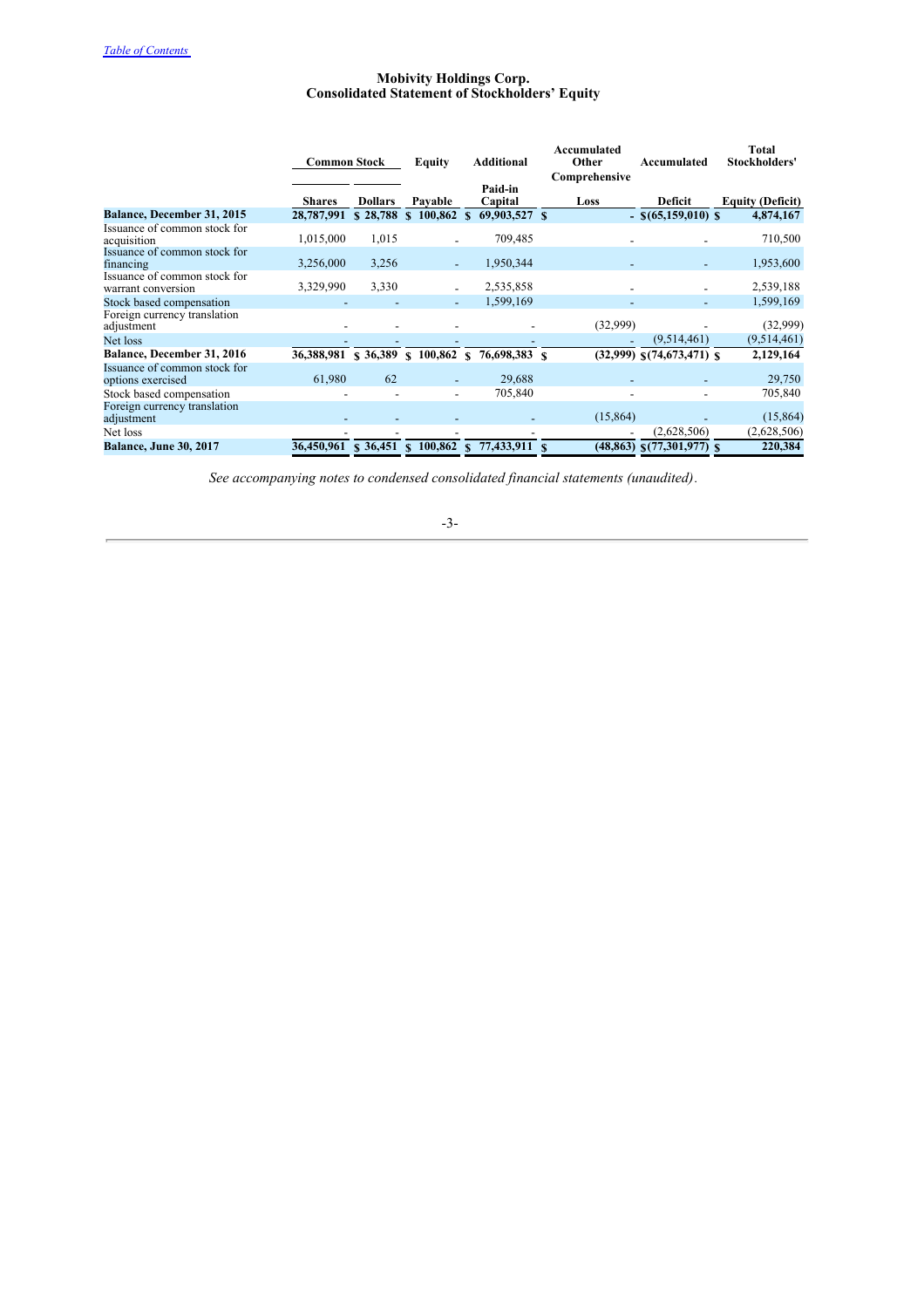#### **Mobivity Holdings Corp. Consolidated Statements of Cash Flows (Unaudited)**

|                                                                             |    | <b>Six Months Ended</b> |               |               |
|-----------------------------------------------------------------------------|----|-------------------------|---------------|---------------|
|                                                                             |    |                         |               |               |
|                                                                             |    | 2017                    |               | 2016          |
| <b>OPERATING ACTIVITIES</b>                                                 |    |                         |               |               |
| Net loss                                                                    | S  | $(2,628,506)$ \$        |               | (2,355,377)   |
| Adjustments to reconcile net loss to net cash used in operating activities: |    |                         |               |               |
| Bad debt expense                                                            |    | (9,101)                 |               | 11,081        |
| Amortization of deferred financing costs                                    |    | 12,237                  |               | 4,351         |
| Stock-based compensation                                                    |    | 705,840                 |               | 799,193       |
| Depreciation and amortization expense                                       |    | 168,203                 |               | 307,447       |
| Increase (decrease) in cash resulting from changes in:                      |    |                         |               |               |
| Accounts receivable                                                         |    | 551,557                 |               | (168, 190)    |
| Other current assets                                                        |    | (37,005)                |               | (60, 237)     |
| Other assets                                                                |    | 225                     |               | 17,700        |
| Accounts payable                                                            |    | 96,247                  |               | 106,044       |
| Accrued interest                                                            |    | 7,146                   |               | 3,026         |
| Accrued and deferred personnel compensation                                 |    | (46, 043)               |               | 19,361        |
| Deferred revenue and customer deposits                                      |    | 825,089                 |               | 222,487       |
| Other liabilities                                                           |    | (13,911)                |               | (69, 440)     |
| Net cash provided by (used in) operating activities                         |    | (368, 022)              |               | (1, 162, 554) |
| <b>INVESTING ACTIVITIES</b>                                                 |    |                         |               |               |
| Purchases of equipment                                                      |    | (2,489)                 |               | (9,753)       |
| Acquisitions                                                                |    |                         |               | 10,730        |
| Cash paid for patent                                                        |    | (9,780)                 |               | (12,700)      |
| Capitalized software development costs                                      |    | (294, 199)              |               | (342, 381)    |
| Net cash used in investing activities                                       |    | (306, 468)              |               | (354, 104)    |
| <b>FINANCING ACTIVITIES</b>                                                 |    |                         |               |               |
| Deferred financing costs                                                    |    | (15,000)                |               | (32, 287)     |
| Proceeds (repayments) from notes payable                                    |    | 46,410                  |               | (1,152)       |
| Proceeds from issuance of common stock, net of issuance costs               |    | 29,750                  |               | 1,953,600     |
|                                                                             |    | 61.160                  |               | 1,920,161     |
| Net cash provided by financing activities                                   |    |                         |               |               |
| Effect of foreign currency translation on cash flow                         |    | (255)                   |               | (1,769)       |
|                                                                             |    | (613, 585)              |               | 401,734       |
| Net change in cash                                                          |    |                         |               |               |
| Cash at beginning of period                                                 |    | 1,188,485               |               | 634,129       |
| Cash at end of period                                                       | \$ | 574,900                 | \$            | 1,035,863     |
| <b>Supplemental disclosures:</b>                                            |    |                         |               |               |
| Cash paid during period for:                                                |    |                         |               |               |
| Interest                                                                    | \$ | 52,607                  | \$            | 27,063        |
| Non-cash investing and financing activities:                                |    |                         |               |               |
| Restricted cash proceeds from line of credit                                | \$ | $\mathcal{L}^{\pm}$     | <sup>\$</sup> | 1.000.000     |

*See accompanying notes to condensed consolidated financial statements (unaudited).*

-4-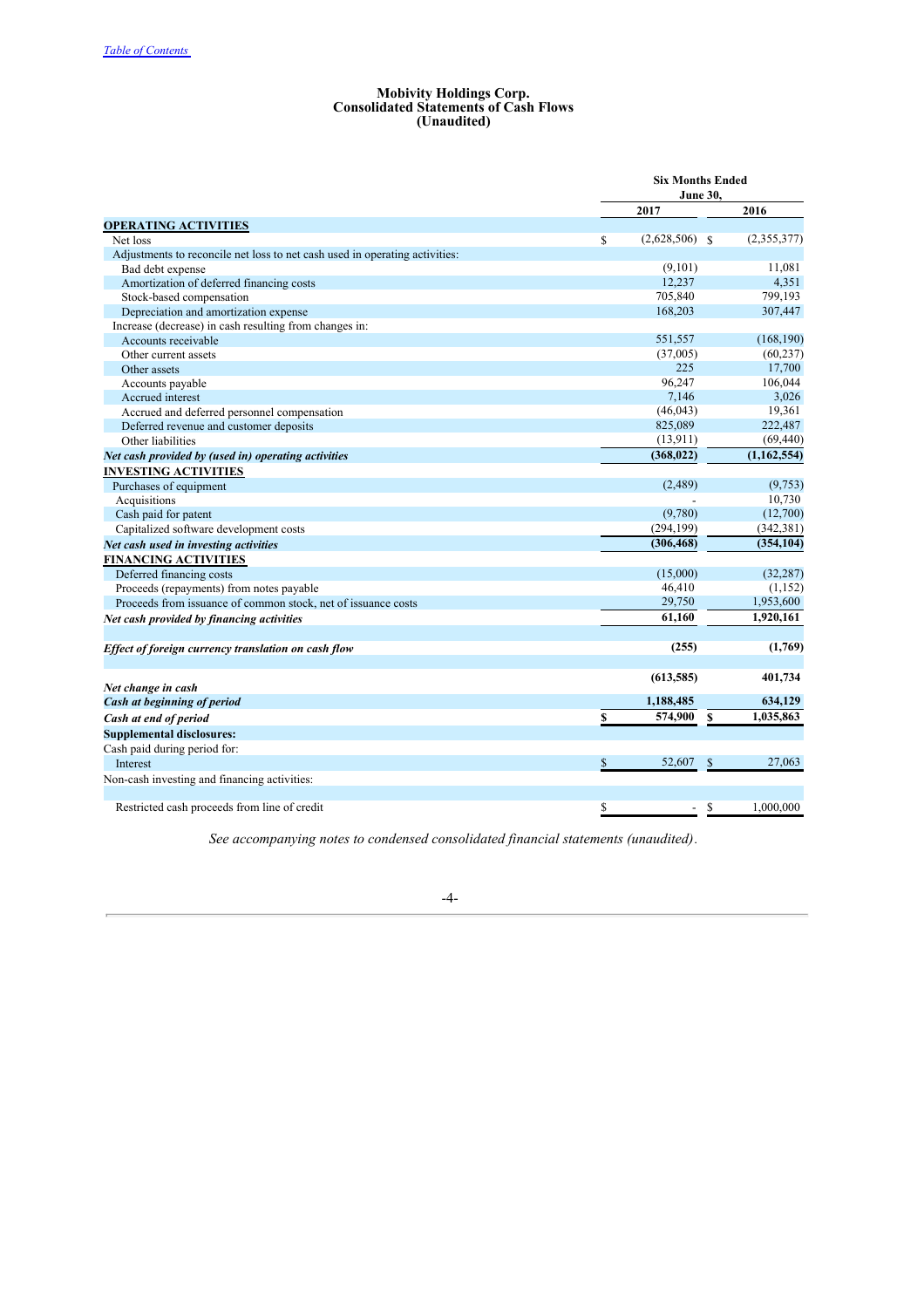#### **Mobivity Holdings Corp. Notes to Condensed Consolidated Financial Statements (Unaudited)**

## **1. Nature of Operations and Basis of Presentation**

Mobivity Holdings Corp. (the "Company" or "we") is in the business of developing and operating proprietary platforms over which brands and enterprises can conduct national and localized, data-driven mobile marketing campaigns. Our proprietary platforms, consisting of software available to phones, tablets PCs, and Point of Sale (POS) systems, allow resellers, brands and enterprises to market their products and services to consumers through text messages sent directly to consumers via mobile phones, mobile smartphone applications, and dynamically printed receipt content. We generate revenue by charging the resellers, brands and enterprises a per-message transactional fee, through fixed or variable software licensing fees, or via advertising fees.

The accompanying unaudited condensed consolidated financial statements have been prepared in accordance with accounting principles generally accepted in the United States of America ("GAAP") for interim financial information and with the instructions to Form 10-Q and Rule 8-03 of Regulation S-X promulgated by the Securities and Exchange Commission ("SEC"). Accordingly, they do not include all of the information and disclosures required by GAAP for annual financial statements. The accompanying unaudited consolidated financial statements should be read in conjunction with the condensed consolidated financial statements and notes thereto in the Company's Annual Report on Form 10-K for the year ended December 31, 2016 filed with the SEC on March 31, 2017.

In the opinion of management, such statements include all adjustments (consisting only of normal recurring items) which are considered necessary for a fair presentation of our condensed consolidated financial statements as of June 30, 2017, and for the three and six months ended June 30, 2017 and 2016. The results of operations for the three and six months ended June 30, 2017 are not necessarily indicative of the operating results for the full year ending December 31, 2017.

## **2. Summary of Significant Accounting Policies**

## *Principles of Consolidation*

The consolidated financial statements include the accounts of the Company and its wholly-owned subsidiary. All significant intercompany balances and transactions have been eliminated.

## *Use of Estimates*

The preparation of financial statements in conformity with GAAP requires management to make estimates and assumptions that affect the reported amounts of assets and liabilities and disclosure of contingent assets and liabilities at the date of the financial statements and the reported amounts of expenses during the reporting period. Significant estimates used are those related to stock-based compensation, asset impairments, the valuation and useful lives of depreciable tangible and certain intangible assets, the fair value of common stock used in acquisitions of businesses, the fair value of assets and liabilities acquired in acquisitions of businesses, and the valuation allowance of deferred tax assets. Management believes that these estimates are reasonable; however, actual results may differ from these estimates.

## *Restricted cash*

Restricted cash represents funds advanced in accordance with the Company's Working Capital Line of Credit Facility which requires the Company to maintain collateral with a market value greater than or equal to the limit of liability.

## *Accounts Receivable, Allowance for Doubtful Accounts and Concentrations*

Accounts receivable are carried at their estimated collectible amounts. We grant unsecured credit to substantially all of our customers. Ongoing credit evaluations are performed and potential credit losses are charged to operations at the time the account receivable is estimated to be uncollectible. Since we cannot necessarily predict future changes in the financial stability of our customers, we cannot guarantee that our reserves will continue to be adequate.

As of June 30, 2017, the Company recorded an advance of \$776,212 against certain receivables under their Working Capital Line of Credit Facility in accordance with the agreement.

As of June 30, 2017 and December 31, 2016, we recorded an allowance for doubtful accounts of \$1,959 and \$15,503, respectively.

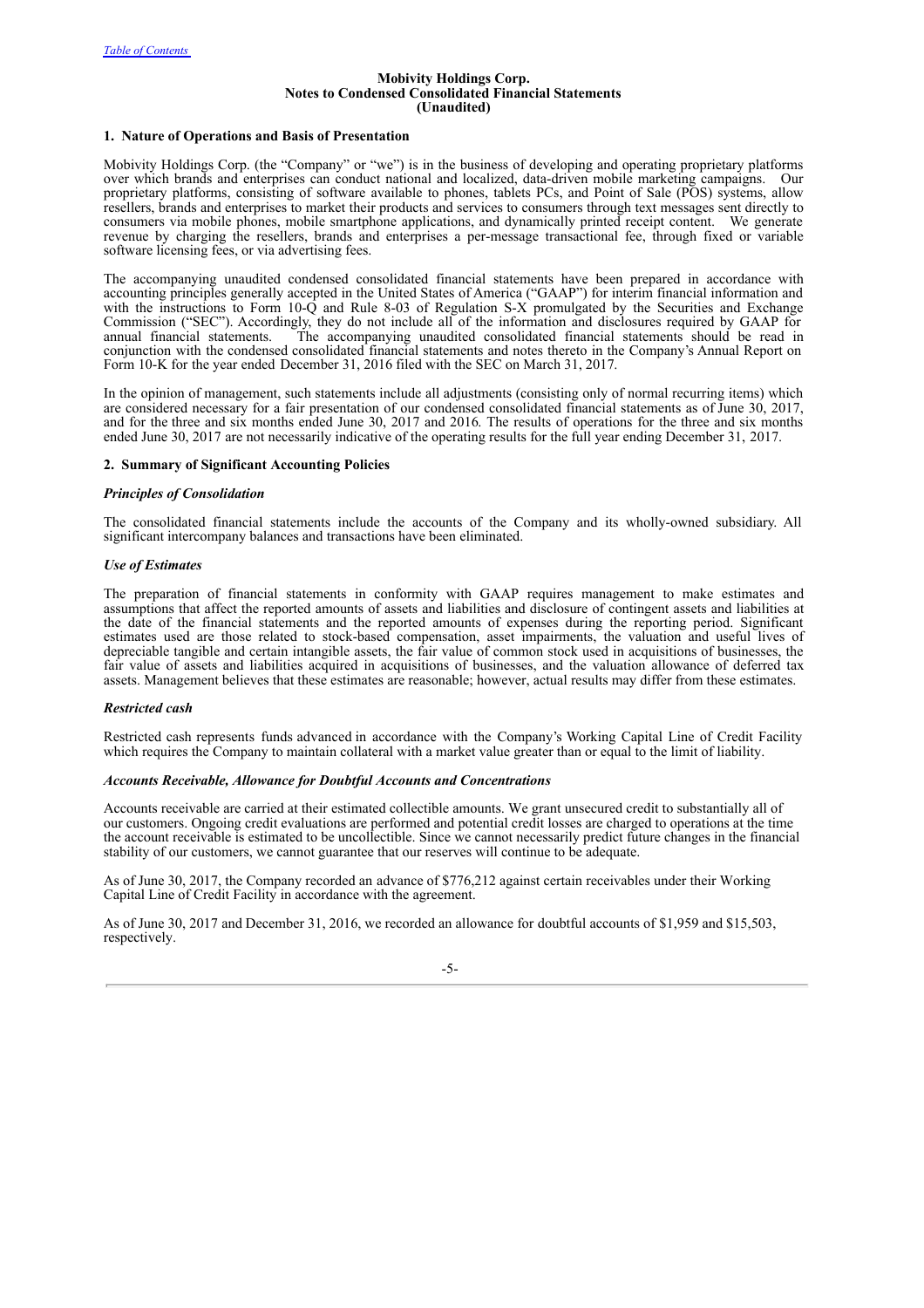## *Goodwill and Intangible Assets*

Goodwill is tested for impairment at a minimum on an annual basis. Goodwill is tested for impairment at the reporting unit level by first performing a qualitative assessment to determine whether it is more likely than not that the fair value of the reporting unit is less than its carrying value. If the reporting unit does not pass the qualitative assessment, then the reporting unit's carrying value is compared to its fair value. The fair values of the reporting units are estimated using market and discounted cash flow approaches. Goodwill is considered impaired if the carrying value of the reporting unit exceeds its fair value. The discounted cash flow approach uses expected future operating results. Failure to achieve these expected results may cause a future impairment of goodwill at the reporting unit.

Intangible assets consist of patents and trademarks, purchased customer contracts, purchased customer and merchant relationships, purchased trade names, purchased technology, non-compete agreements, and software development costs. Intangible assets are amortized over the period of estimated benefit using the straight-line method and estimated useful lives ranging from one to twenty years. No significant residual value is estimated for intangible assets.

## *Software Development Costs*

Software development costs include direct costs incurred for internally developed products and payments made to independent software developers and/or contract engineers. The Company accounts for software development costs in accordance with the FASB guidance for the costs of computer software to be sold, leased, or otherwise marketed ("ASC Subtopic 985-20"). Software development costs are capitalized once the technological feasibility of a product is established and such costs are determined to be recoverable. Technological feasibility of a product encompasses technical design documentation and integration documentation, or the completed and tested product design and working model. Software development costs are capitalized once technological feasibility of a product is established and such costs are determined to be recoverable against future revenues. Technological feasibility is evaluated on a project-by-project basis. Amounts related to software development that are not capitalized are charged immediately to the appropriate expense account. Amounts that are considered 'research and development' that are not capitalized are immediately charged to engineering, research, and development expense.

Capitalized costs for those products that are cancelled or abandoned are charged to product development expense in the period of cancellation. Commencing upon product release, capitalized software development costs are amortized to "Amortization Expense - Development" based on the straight-line method over a twenty-four month period.

The Company evaluates the future recoverability of capitalized software development costs on an annual basis. For products that have been released in prior years, the primary evaluation criterion is ongoing relations with the customer.

#### *Impairment of Long-Lived Assets*

We evaluate long-lived assets (including intangible assets) for impairment whenever events or changes in circumstances indicate that the carrying amount of a long-lived asset may not be recoverable. An asset is considered impaired if its carrying amount exceeds the undiscounted future net cash flow the asset is expected to generate.

## *Foreign Currency Translation*

The Company translates the financial statements of its foreign subsidiary from the local (functional) currency into US Dollars using the year or reporting period end or average exchange rates in accordance with the requirements of Accounting Standards Codification subtopic 830-10, *Foreign Currency Matters* ("ASC 830-10")*.* Assets and liabilities of these subsidiaries were translated at exchange rates as of the balance sheet date. Revenues and expenses are translated at average rates in effect for the periods presented. The cumulative translation adjustment is included in the accumulated other comprehensive gain (loss) within shareholders' equity. Foreign currency transaction gains and losses arising from exchange rate fluctuations on transactions denominated in a currency other than the functional currency are included in the unaudited Condensed Consolidated Statements of Income and Comprehensive Income.

## *Revenue Recognition and Concentrations*

Our SmartReceipt and C4 Mobile Marketing and customer relationship management are hosted solutions. We generate revenue from licensing our software to clients in our software as a service model, per-message and per-minute transactional fees, and customized professional services. We recognize license/subscription fees over the period of the contract, service fees as the services are performed, and per-message or per-minute transaction revenue when the transaction takes place. We recognize revenue at the time that the services are rendered, the selling price is fixed, and collection is reasonably assured, provided no significant obligations remain. We consider authoritative guidance on multiple deliverables in determining whether each deliverable represents a separate unit of accounting. Some customers are billed on a month to month basis with no contractual term and is collected by credit card. Revenue is recognized at the time that the services are rendered and the selling price is fixed with a set range of plans. Cash received in advance of the performance of services is recorded as deferred revenue.

-6-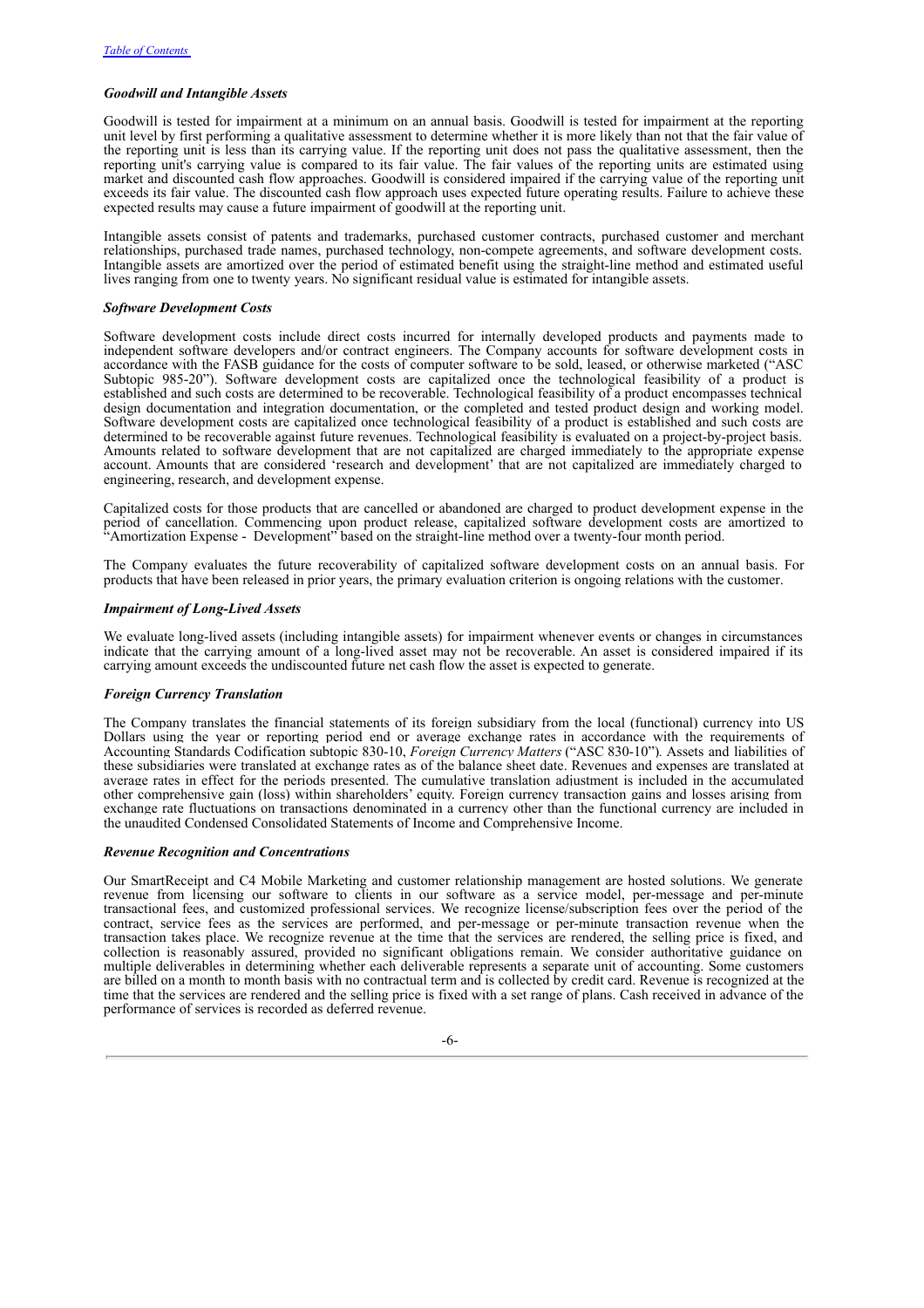We generate revenue from the Stampt App through customer agreements with business owners. Revenue is principally derived from monthly subscription fees which provide a license for unlimited use of the Stampt App by the business owners and their customers. The subscription fee is billed each month to the business owner. Revenue is recognized monthly as the subscription revenues are billed. There are no per-minute or transaction fees associated with the Stampt App.

During the six months ended June 30, 2017, two customers accounted for 71% of our revenues. During the six months ended June 30, 2016, one customer accounted for 47% of our revenues.

## *Comprehensive Income (Loss)*

Comprehensive income (loss) is defined as the change in equity during a period from transactions and other events and circumstances from non-owner sources. We are required to record all components of comprehensive income (loss) in the consolidated financial statements in the period in which they are recognized. Net income (loss) and other comprehensive income (loss), including foreign currency translation adjustments and unrealized gains and losses on investments, are reported, net of their related tax effect, to arrive at comprehensive income (loss). For the three and six months ended June 30, 2017, the comprehensive loss was \$1,289,764 and \$2,644,370, respectively. For the three and six months ended June 30, 2016, the comprehensive loss was \$978,566 and \$2,400,699, respectively.

## *Net Loss Per Common Share*

Basic net loss per share excludes any dilutive effects of options, shares subject to repurchase and warrants. Diluted net loss per share includes the impact of potentially dilutive securities. During the three and six months ended June 30, 2017 and 2016, we had securities outstanding which could potentially dilute basic earnings per share in the future, but were excluded from the computation of diluted net loss per share, as their effect would have been anti-dilutive.

## *Reclassifications*

Certain amounts from prior periods have been reclassified to conform to the current period presentation.

## *Recent Accounting Pronouncements*

Accounting standards promulgated by the FASB are subject to change. Changes in such standards may have an impact on the Company's future financial statements. The following are a summary of recent accounting developments.

In February 2016, the Financial Accounting Standards Board ("FASB") issued Accounting Standards Update ("ASU") 2016-02, "Leases (Topic 842)". Under this guidance, an entity is required to recognize right-of-use assets and lease liabilities on its balance sheet and disclose key information about leasing arrangements. This guidance offers specific accounting guidance for a lessee, a lessor and sale and leaseback transactions. Lessees and lessors are required to disclose qualitative and quantitative information about leasing arrangements to enable a user of the financial statements to assess the amount, timing and uncertainty of cash flows arising from leases. This guidance is effective for annual reporting periods beginning after December 15, 2018, including interim periods within that reporting period, and requires a modified retrospective adoption, with early adoption permitted. The Company is currently evaluating the impact of the adoption of this standard will have on our consolidated financial statements.

In March 2016, the FASB issued ASU 2016-09, "Compensation - Stock Compensation (Topic 718): Improvements to Employee Share-Based Payment Accounting". The standard is intended to simplify several areas of accounting for sharebased compensation arrangements, including the income tax impact, classification on the statement of cash flows and forfeitures. ASU 2016-09 is effective for fiscal years, and interim periods within those years, beginning after December 15, 2016, and early adoption is permitted. The Company elected to early adopt the new guidance in the second quarter of fiscal year 2016 which requires us to reflect any adjustments as of January 1, 2016, the beginning of the annual period that includes the interim period of adoption. The primary impact of adoption was the recognition of additional stock compensation expense and paid-in capital for all periods in fiscal year 2016. Additional amendments to the recognition of excess tax benefits, accounting for income taxes and minimum statutory withholding tax requirements had no impact to retained earnings as of January 1, 2016, where the cumulative effect of these changes are required to be recorded. We have elected to account for forfeitures as they occur to determine the amount of compensation cost to be recognized in each period.

In May 2014, the FASB issued ASU 2014-09 regarding ASC Topic 606, "Revenue from Contracts with Customers." ASU 2014-09 provides principles for recognizing revenue to depict the transfer of promised goods or services to customers in an amount that reflects the consideration to which the entity expects to be entitled in exchange for those goods or services. In August 2015, the FASB issued ASU 2015-14 to defer the effective date by one year with early adoption permitted as of the original effective date. ASU 2014-09 will be effective for our fiscal year beginning January 1, 2018 unless we elect the earlier date of January 1, 2017. In addition, the FASB issued ASU 2016-08, ASU 2016-10, and ASU 2016-12 in March 2016, April 2016, and May 2016, respectively, to help provide

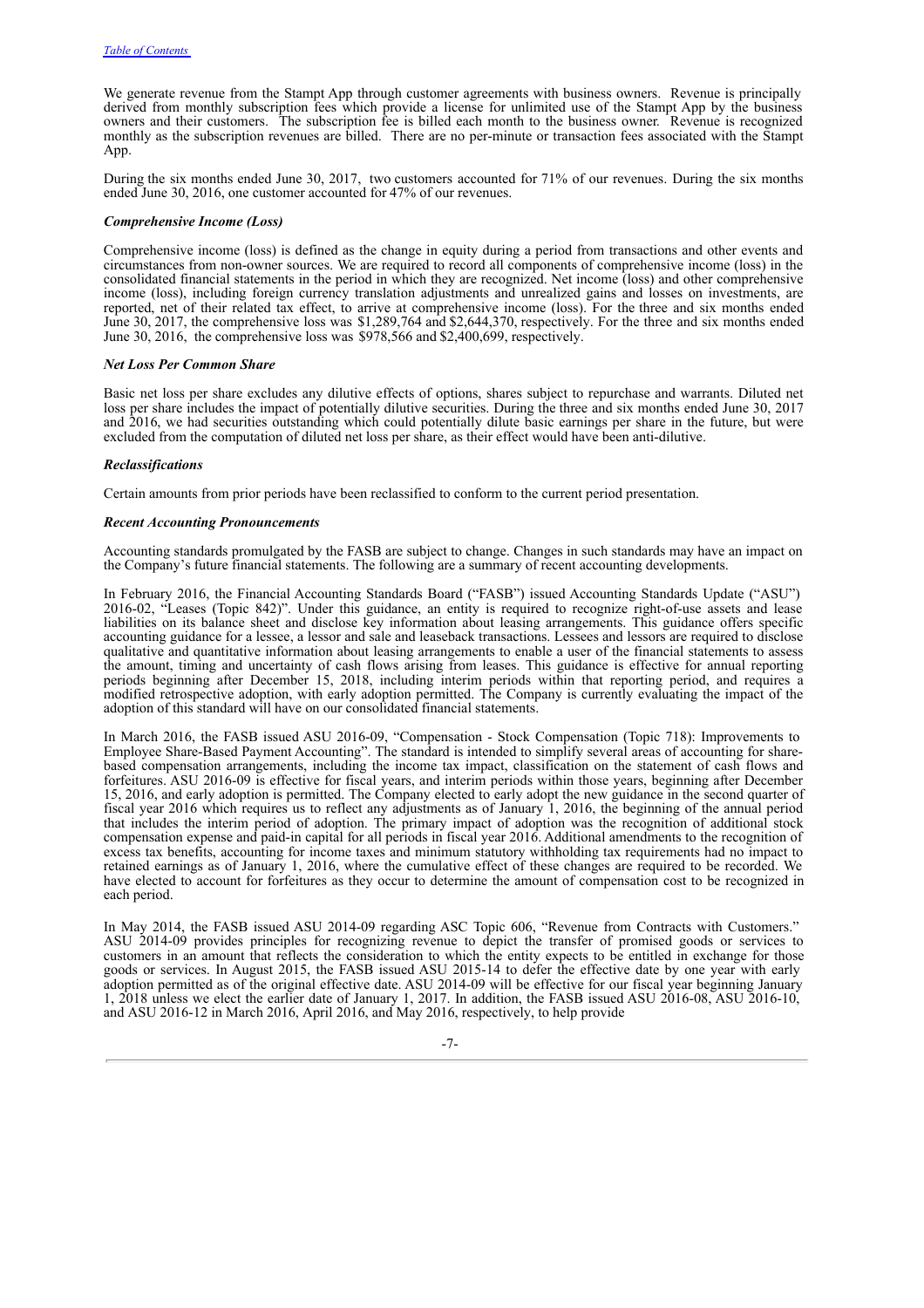interpretive clarifications on the new guidance in ASC Topic 606. The Company is currently evaluating the accounting, transition, and disclosure requirements of the standard and cannot currently estimate the financial statement impact of adoption.

In January 2017, the FASB issued ASU 2017-04, Simplifying the Test for Goodwill Impairment, which removes the second step of the two-step goodwill impairment test. Under ASU 2017-04, an entity will apply a one-step quantitative test and record the amount of goodwill impairment as the excess of a reporting unit's carrying amount over its fair value, not to exceed the total amount of goodwill allocated to the reporting unit. ASU 2017-04 does not amend the optional qualitative assessment of goodwill impairment. Additionally, an entity should consider income tax effects from any taxdeductible goodwill on the carrying amount of the reporting unit when measuring the goodwill impairment loss, if applicable. ASU 2017-04 is effective for annual or any interim goodwill impairment tests in fiscal years beginning after December 15, 2019; early adoption is permitted for interim or annual goodwill impairment tests performed on testing dates after January 1, 2017. The Company is currently in the process of evaluating the impact of adopting ASU 2017-04 and cannot currently estimate the financial statement impact of adoption.

## **3. Acquisitions**

## *LiveLenz Acquisition*

On January 15, 2016, we acquired all of the outstanding capital stock of LiveLenz Inc., a Nova Scotia corporation ("LiveLenz"), pursuant to an agreement dated January 15, 2016 among the Company and the stockholders of LiveLenz. Pursuant to the agreement, we acquired all of the capital stock of LiveLenz in consideration of our issuance of 1,000,000 shares ("Consideration Shares") of our common stock to the LiveLenz stockholders, our issuance of an additional 15,000 share of our common stock in satisfaction of certain liabilities of LiveLenz, and the assumption of their existing liabilities. The agreement included customary representations, warranties, and covenants by us and the LiveLenz stockholders, including the LiveLenz stockholders' agreement to indemnify us against certain claims or losses resulting from certain breaches of representations, warranties or covenants by the LiveLenz stockholders in the agreement. Pursuant to the agreement, the LiveLenz stockholders have agreed to adjust the number of Consideration Shares downward based on LiveLenz's working capital as of the closing and in the event of any claims for indemnification by us. The LiveLenz stockholders have agreed that 100% of the Consideration Shares will be escrowed for a period of 18 months and subject to forfeiture based on indemnification claims by us or the final determination of LiveLenz's working capital as of the closing date. As of the date of this report, no adjustments have been made to the working capital and the Consideration Shares have been issued to the Livelenz stockholders.

The allocation of the purchase price to assets and liabilities based upon fair value determinations was as follows:

| Cash                     | \$<br>11,088 |
|--------------------------|--------------|
| Accounts receivable, net | 718          |
| Inventory                |              |
| Other assets             | 2,617        |
| Fixed assets             | 4,407        |
| Intangible assets        | 20,300       |
| Goodwill                 | 1,129,493    |
| Total assets acquired    | 1,168,623    |
| Liabilities assumed      | (458, 123)   |
| Net assets acquired      | 710,500      |

The purchase price consists of the following:

| Common stock         | 710.500 |
|----------------------|---------|
| Total purchase price | 10.500  |

## -8-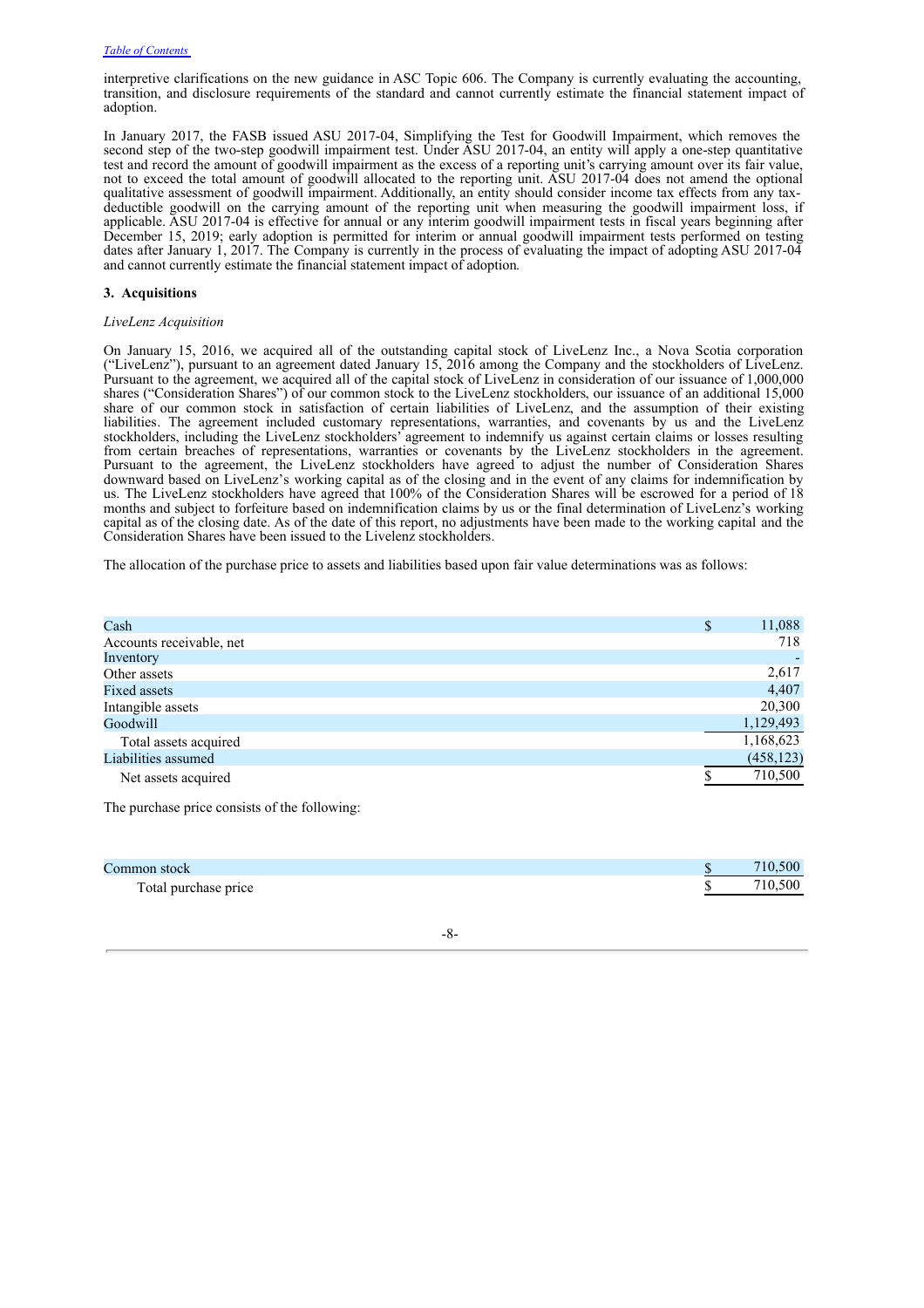The following information presents unaudited pro forma consolidated results of operations for the six months ended June 30, 2016 as if the Livelenz acquisition described above had occurred on January 1, 2016. The pro forma financial information is not necessarily indicative of the operating results that would have occurred if the acquisition been consummated as of the date indicated, nor are they necessarily indicative of future operating results.

## Mobivity Holdings Corp. Unaudited Pro Forma Condensed Consolidated Statement of Operations Six Months Ended June 30, 2016

|                                                                            | <b>Mobivity</b>          |                    | Livelenz  | Pro forma<br>adjustments |     | Pro forma<br>combined |
|----------------------------------------------------------------------------|--------------------------|--------------------|-----------|--------------------------|-----|-----------------------|
| <b>Revenues</b>                                                            |                          |                    |           |                          |     |                       |
| Revenues                                                                   | \$<br>3,919,805          | $\mathcal{S}$      | 4,300     | $\mathbb{S}$             | \$. | 3,924,105             |
| Cost of revenues                                                           | 909,910                  |                    | 120       |                          |     | 910,030               |
| Gross margin                                                               | 3,009,895                |                    | 4,180     |                          |     | 3,014,075             |
|                                                                            |                          |                    |           |                          |     |                       |
| <b>Operating expenses</b>                                                  |                          |                    |           |                          |     |                       |
| General and administrative                                                 | 2,074,761                |                    | 20,071    |                          |     | 2,094,832             |
| Sales and marketing                                                        | 2,013,740                |                    | 7,087     |                          |     | 2,020,827             |
| Engineering, research, and development                                     | 945,118                  |                    |           |                          |     | 945,118               |
| Depreciation and amortization                                              | 307,447                  |                    | 76        |                          |     | 307,523               |
| <b>Total operating expenses</b>                                            | 5,341,066                |                    | 27,234    |                          |     | 5,368,300             |
| <b>Loss from operations</b>                                                | $(2,33\overline{1,171})$ |                    | (23, 054) |                          |     | (2, 354, 225)         |
| Other income/(expense)                                                     |                          |                    |           |                          |     |                       |
| Interest income                                                            | 1,753                    |                    |           |                          |     | 1,753                 |
| Interest expense                                                           | (27,063)                 |                    | (3, 452)  |                          |     | (30,515)              |
| Foreign Currency Gain/(Loss)                                               | 1,104                    |                    |           |                          |     | 1,104                 |
| Total other income/(expense)                                               | (24, 206)                |                    | (3, 452)  |                          |     | (27, 658)             |
| Loss before income taxes                                                   | (2,355,377)              |                    | (26, 506) |                          |     | (2,381,883)           |
| Income tax expense                                                         |                          |                    |           |                          |     |                       |
| <b>Net loss</b>                                                            | \$<br>(2,355,377)        | $\mathbf{\hat{S}}$ | (26, 506) | $\mathbb{S}$             | \$  | (2,381,883)           |
| Other comprehensive loss, net of income<br>tax                             |                          |                    |           |                          |     |                       |
| Foreign currency translation adjustments                                   | (45, 322)                |                    |           |                          |     | (45, 322)             |
| <b>Comprehensive loss</b>                                                  | (2,400,699)              | $\mathbf S$        | (26, 506) | $\mathbf S$              |     | (2,427,205)           |
| Net loss per share - basic and diluted                                     | \$<br>(0.07)             |                    |           |                          | \$  | (0.08)                |
| Weighted average number of shares<br>during the period - basic and diluted | 31,409,661               |                    |           |                          |     | 31,409,661            |

## **4. Goodwill and Purchased Intangibles**

## **Goodwill**

The carrying value of goodwill at June 30, 2017 and December 31, 2016 was \$803,118.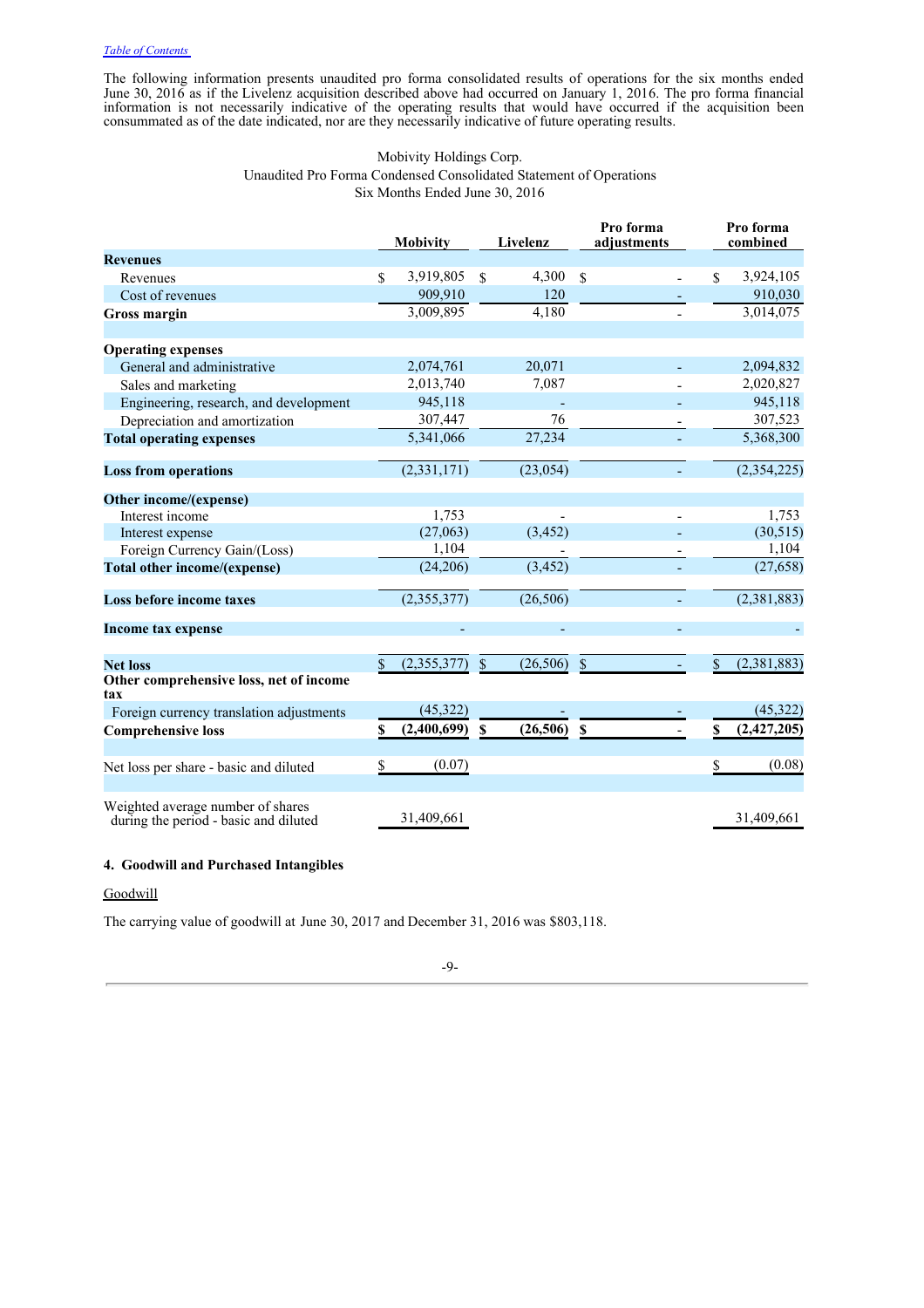## Intangible assets

The following table presents details of our purchased intangible assets as of June 30, 2017 and December 31, 2016:

|                                     | <b>Balance at</b><br>December 31,<br>2016 | <b>Additions</b> | Impairments |    | Amortization | <b>Fx</b> and<br>Other   | <b>Balance</b> at<br><b>June 30,</b><br>2017 |
|-------------------------------------|-------------------------------------------|------------------|-------------|----|--------------|--------------------------|----------------------------------------------|
| Patents and trademarks              | 112.537                                   | 9,780            |             | ۰. | $(5.916)$ \$ | 324                      | 116,725                                      |
| Customer and merchant relationships | 178.000                                   | -                |             | ۰  | (12, 276)    | $\overline{\phantom{0}}$ | 165,724                                      |
| Trade name                          | 47,659                                    | -                |             | -  | (3,308)      | 30                       | 44,381                                       |
|                                     | 338,196                                   | 9,780            |             | ۰. | (21.500)     | 354                      | 326,830                                      |

The intangible assets are being amortized on a straight-line basis over their estimated useful lives of one to twenty years.

Amortization expense for intangible assets was \$12,177 and \$58,321 for the three months ended June 30, 2017 and 2016, respectively.

Amortization expense for intangible assets was \$21,500 and \$111,701 for the six months ended June 30, 2017 and 2016, respectively.

The estimated future amortization expense of our intangible assets as of June 30, 2017 is as follows:

| Year ending December 31, |   | Amount  |
|--------------------------|---|---------|
| 2017                     | ъ | 19,212  |
| 2018                     |   | 43,000  |
| 2019                     |   | 43,000  |
| 2020                     |   | 43,000  |
| 2021                     |   | 40,516  |
| Thereafter               |   | 138,102 |
| Total                    |   | 326,830 |

## **5. Software Development Costs**

The Company has capitalized certain costs for software developed or obtained for internal use during the application development stage as it relates to specific contracts. The amounts capitalized include external direct costs of services used in developing internal-use software and for payroll and payroll-related costs of employees directly associated with the development activities.

The following table presents details of our software development costs as of June 30, 2017 and December 31, 2016:

|                            | <b>Balance at</b><br>December 31,<br>2016 | <b>Additions</b> | Amortization | <b>Balance at</b><br><b>June 30,</b><br>2017 |
|----------------------------|-------------------------------------------|------------------|--------------|----------------------------------------------|
| Software Development Costs | 288,923                                   | 294.199          | (132.870)    | 450.252                                      |
|                            | 288,923                                   | 294.199          | 132,870)     | 450.252                                      |

Software development costs are being amortized on a straight-line basis over their estimated useful life of two years.

Amortization expense for software development costs was \$81,822 and \$98,949 for the three months ended June 30, 2017 and 2016, respectively.

Amortization expense for software development costs was \$132,870 and \$188,411 for the six months ended June 30, 2017 and 2016, respectively.

## -10-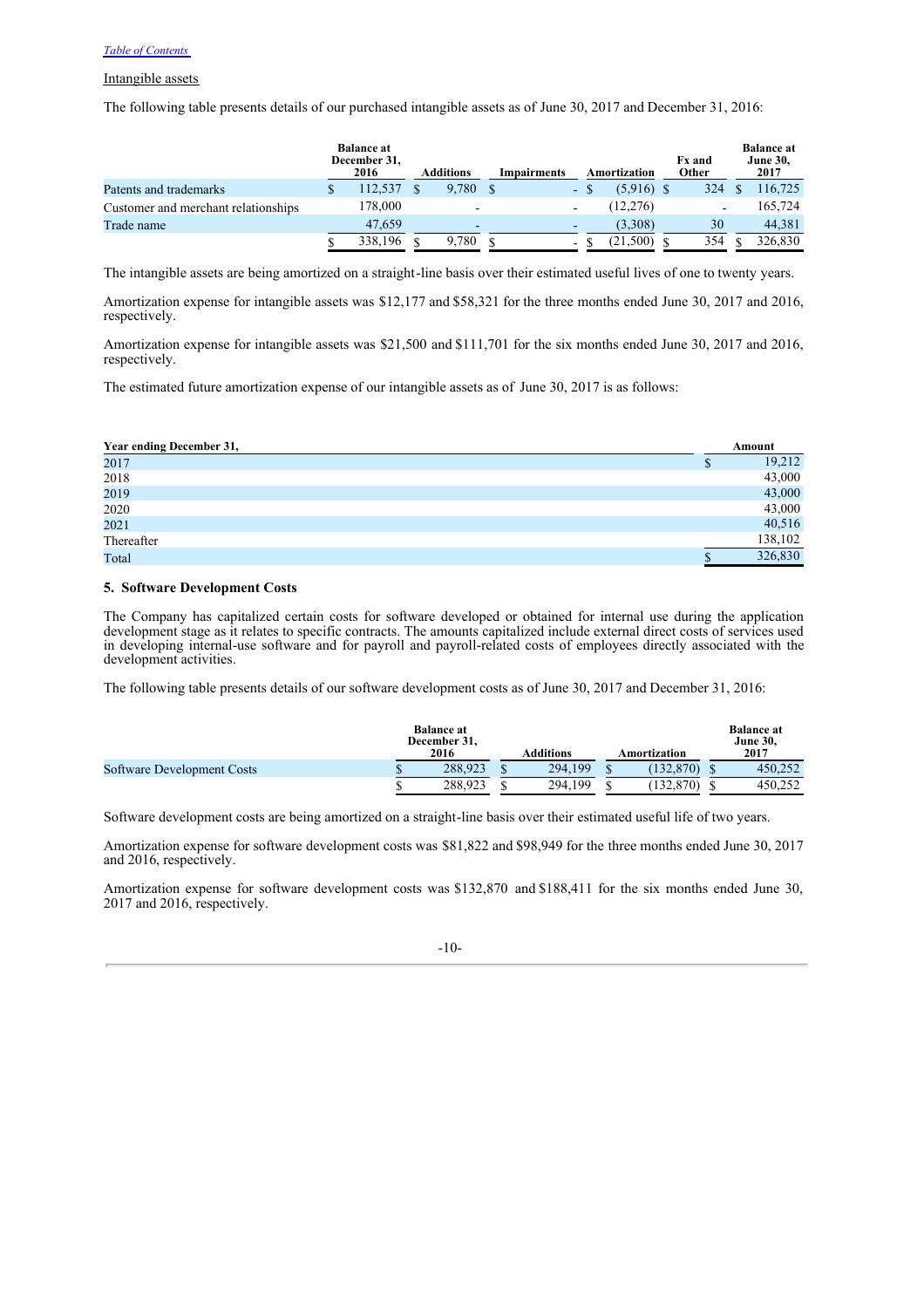The estimated future amortization expense of software development costs as of June 30, 2017 is as follows:

| Year ending December 31, |   | Amount                   |
|--------------------------|---|--------------------------|
| 2017                     | D | 171,814                  |
| 2018                     |   | 235,669                  |
| 2019                     |   | 42,769                   |
| 2020                     |   |                          |
| 2021                     |   | $\overline{\phantom{0}}$ |
| Thereafter               |   |                          |
| Total                    |   | 450,252                  |

## **6. Notes Payable and Interest Expense**

The following table presents details of our notes payable as of June 30, 2017 and December 31, 2016:

| Facility                                       | <b>Maturity</b>   | <b>Interest Rate</b>     | <b>Balance at</b><br><b>June 30,</b><br>2017 |      | <b>Balance at</b><br>December 31,<br>2016 |
|------------------------------------------------|-------------------|--------------------------|----------------------------------------------|------|-------------------------------------------|
| <b>BDC</b> Term Loan                           | December 15, 2018 | 12%                      | \$<br>345,066                                | - \$ | 333,260                                   |
| <b>ACOA</b> Note                               | May 1, 2021       | $\overline{\phantom{a}}$ | 109,602                                      |      | 59,995                                    |
| SVB Working Capital Line of Credit<br>Facility | March 30, 2018    | Variable                 | 976.641                                      |      | 979,821                                   |
| <b>Total Debt</b>                              |                   |                          | 1,431,309                                    |      | 1,373,076                                 |
| Debt discount                                  |                   |                          | 23,784                                       |      | 21,003                                    |
| Less current portion                           |                   |                          | (1,192,267)                                  |      | (1,032,913)                               |
| Long-term debt, net of current portion         |                   |                          | 262,826                                      |      | 361,166                                   |

## *BDC Term Loan*

On January 8, 2016, Livelenz (a wholly-owned subsidiary of the Company,) entered into an amendment of their original loan agreement dated August 26, 2011 with the Business Development Bank of Canada ("BDC"). Under this agreement the loan will mature, and the commitments will terminate on December 15, 2018.

## *ACOA Note*

On April 29, 2016, Livelenz (a wholly-owned subsidiary of the Company), entered into an amendment of the original agreement dated December 2, 2014 with the Atlantic Canada Opportunities Agency ("ACOA"). Under this agreement the note will mature, repayments began on June 1, 2016, and the commitments will terminate on May 1, 2021.

## *SVB Working Capital Line of Credit Facility*

In March 2016, we entered into a Working Capital Line of Credit Facility (the "Facility") with Silicon Valley Bank ("SVB") to provide up to \$2 million to finance our general working capital needs. The Facility is funded based on cash on deposit balances and advances against our accounts receivable based on customer invoicing. Interest on Facility borrowings is calculated at rates between the prime rate minus 1.75% and prime rate plus 3.75% based on the borrowing base formula used at the time of borrowing. The Facility contains standard events of default, including payment defaults, breaches of representations, breaches of affirmative or negative covenants, and bankruptcy. As of June 30, 2017, the Company owes \$976,641, under this facility.

Under the terms of the Facility, the Company is obligated to pay a commitment fee on the available unused amount of the Facility commitments equal to 0.5% per annum.

The Company capitalized debt issuance costs of \$42,287 as of June 30, 2017 related to the Facility, which are being amortized on a straight-line basis to interest expense over the two-year term of the Facility.

## *Interest Expense*

Interest expense was \$31,501 and \$19,546 during the three months ended June 30, 2017 and 2016, respectively.

Interest expense was \$52,607 and \$27,063 during the six months ended June 30, 2017 and 2016, respectively.

-11-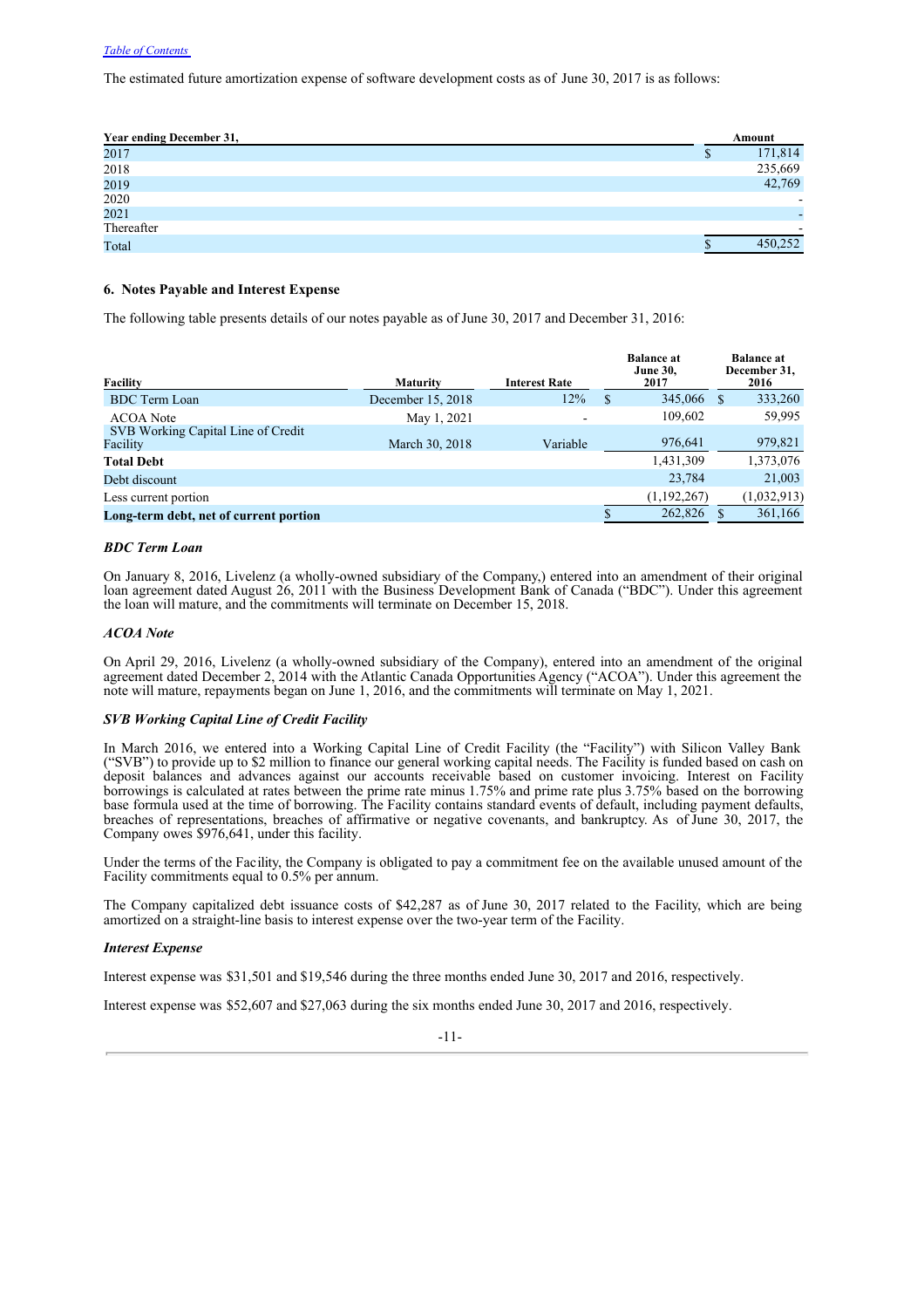## **7. Stockholders' Equity**

## *Common Stock*

2016

On January 15, 2016, we acquired all of the outstanding capital stock of LiveLenz in consideration of our issuance of 1,000,000 shares ("Consideration Shares") of our common stock to the LiveLenz stockholders and our issuance of an additional 15,000 share of our common stock in satisfaction of certain liabilities of LiveLenz. The LiveLenz stockholders have agreed that 100% of the Consideration Shares will be escrowed for a period of 18 months and subject to forfeiture based on indemnification claims by us or the final determination of LiveLenz's working capital as of the closing date. The Consideration Shares were valued using the closing price on the acquisition closing date of \$0.70 per share for a total acquisition purchase price of \$710,500. As of the date of this report, 100% of the Consideration Shares have been issued to LiveLenz stockholders.

In March 2016, we conducted the private placement of 3,256,000 shares of our common stock, at a price of \$0.60 per share, for the gross proceeds of \$1,953,600. The offering was conducted by our management and no commission or other selling fees were paid by us. Pursuant to the terms of the offering, we entered into registration rights agreement with the investors pursuant to which we agreed to file with the SEC a resale registration statement covering the common shares. The registration statement was declared effective by the SEC on August 8, 2016.

On October 31,2016, we issued 3,329,990 shares of our common stock, at a price of \$0.70 per share, for the gross proceeds of \$2,330,993.

2017

On June 27, 2017, we issued 61,980 shares of our common stock, at a price of \$0.48 per share, for the gross proceeds of \$29,750 in conjunction with one employee that exercised vested stock options.

As of June 30, 2017 and December 31, 2016 we had an equity payable balance of \$100,862.

## *Stock-based Plans*

## Stock Option Activity

The following table summarizes stock option activity for the year ended December 31, 2016 and for the six months ended June 30, 2017:

|                                  | <b>Options</b> |
|----------------------------------|----------------|
| Outstanding at December 31, 2015 | 5,043,228      |
| Granted                          | 1,771,500      |
| Exercised                        |                |
| Forfeit/canceled                 | (577, 817)     |
| Expired                          | (479, 031)     |
| Outstanding at December 31, 2016 | 5,757,880      |
| Granted                          | 2,577,500      |
| Exercised                        | (61,980)       |
| Forfeit/canceled                 | (1,093,694)    |
| Expired                          | (142, 995)     |
| Outstanding at June 30, 2017     | 7,036,711      |

The weighted average exercise price of stock options granted during the period was \$0.62 and the related weighted average grant date fair value was \$0.45 per share.

## 2016

On January 15, 2016, the Company granted four employees 167,500 options to purchase shares of the Company common stock at the closing price as of January 15, 2016 of \$0.70 per share. The options vest25% on the first anniversary of the grant, then equally in 36 monthly installments thereafter and are exercisable until January 15, 2026. The total estimated value using the Black-Scholes Model, based on a volatility rate of 114% and a call option value of \$0.59 was \$98,825.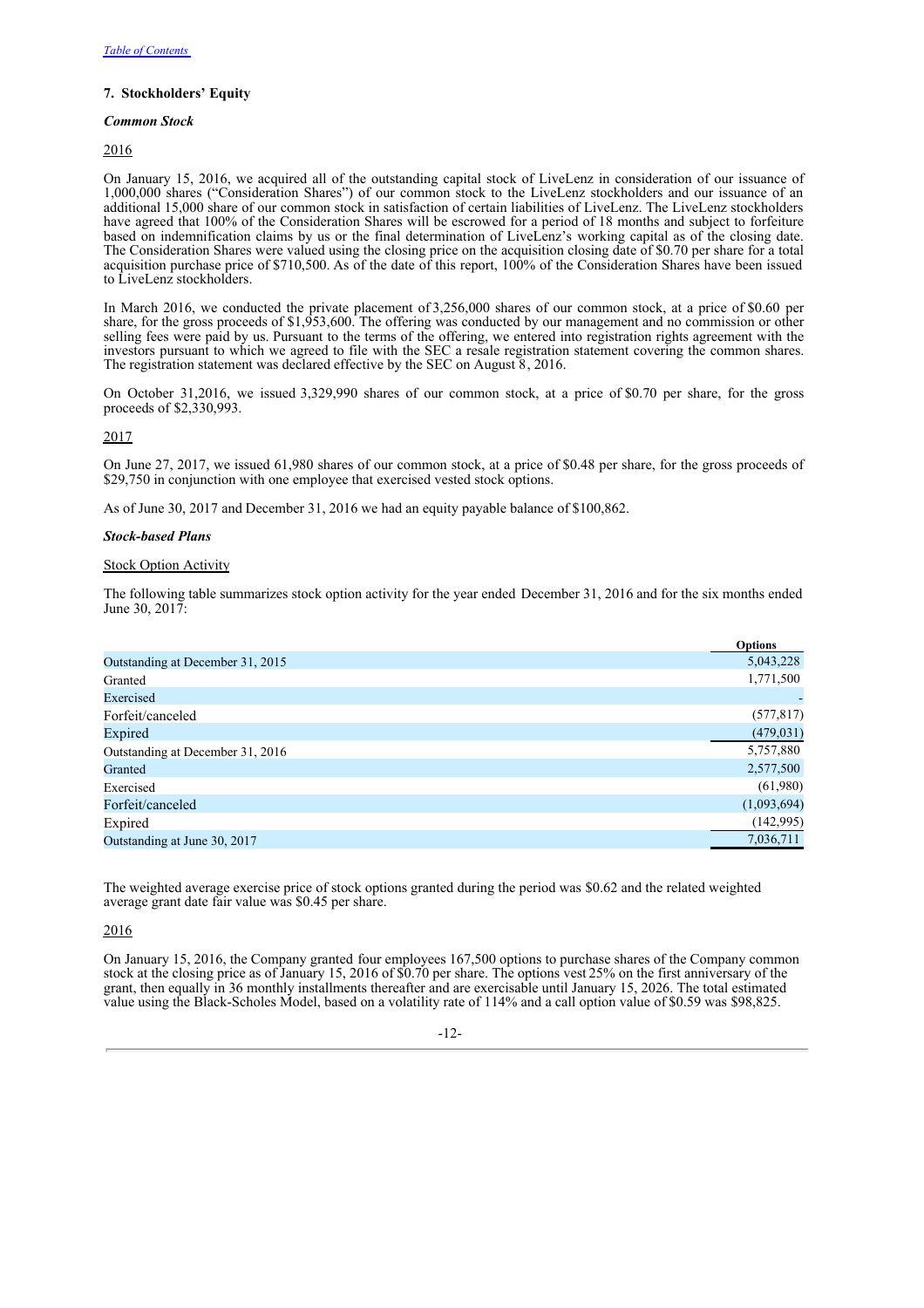On January 19, 2016, the Company granted one employee 500,000 options to purchase shares of the Company common stock at the closing price as of January 19, 2016 of \$0.70 per share. The options vest300,000 in equal monthly installments over 48 months, 100,000 upon a four-year cliff or \$13 million in annual reported revenue, whichever is earlier to occur, and 100,000 upon a four-year cliff or \$22 million in annual reported revenue, whichever is earlier to occur and are exercisable until January 15, 2026. The total estimated value using the Black-Scholes Model, based on a volatility rate of 114% and a call option value of \$0.59 was \$295,000.

On March 24, 2016, the Company granted nine employees 258,000 options to purchase shares of the Company common stock at the closing price as of March 24, 2016 of \$0.70 per share. The options vest25% on the first anniversary of the grant, then equally in 36 monthly installments thereafter and are exercisable until March 24, 2026. The total estimated value using the Black-Scholes Model, based on a volatility rate of 114% and a call option value of \$0.59 was \$152,220.

On August 23, 2016, the Company granted four employees 695,000 options to purchase shares of the Company common stock at the closing price as of August 23, 2016 of \$0.75 per share. The options vest25% on the first anniversary of the grant, then equally in 36 monthly installments thereafter and are exercisable until August 23, 2026. The total estimated value using the Black-Scholes Model, based on a volatility rate of 114% and a call option value of \$0.63 was \$440,573.

On November 17, 2016, the Company granted three employees 150,000 options to purchase shares of the Company common stock at the closing price as of November 17, 2016 of \$0.70 per share. The options vest25% on the first anniversary of the grant, then equally in 36 monthly installments thereafter and are exercisable until November 17, 2026. The total estimated value using the Black-Scholes Model, based on a volatility rate of 114% and a call option value of \$0.59 was \$89,048.

## 2017

On March 23, 2017, the Company granted seven employees 322,500 options to purchase shares of the Company common stock at the closing price as of March 23, 2017 of \$0.72 per share. The options vest25% on the first anniversary of the grant, then equally in 36 monthly installments thereafter and are exercisable until March 23, 2027. The total estimated value using the Black-Scholes Model, based on a volatility rate of 86% and an option value of \$0.52 was \$167,700.

On May 15, 2017, the Company granted eight employees 2,105,000 options to purchase shares of the Company common stock at the closing price as of May 15, 2017 of \$0.60 per share. The options vest25% on the first anniversary of the grant, then equally in 36 monthly installments thereafter and are exercisable until May 15, 2027. The total estimated value using the Black-Scholes Model, based on a volatility rate of 85% and an option value of \$0.43 was \$905,150.

On June 28, 2017, the Company granted two employees 150,000 options to purchase shares of the Company common stock at the closing price as of June 28, 2017 of \$0.76 per share. The options vest25% on the first anniversary of the grant, then equally in 36 monthly installments thereafter and are exercisable until June 28, 2027. The total estimated value using the Black-Scholes Model, based on a volatility rate of 86% and an option value of \$0.55 was \$82,500.

#### Stock-Based Compensation Expense from Stock Options and Warrants

The impact on our results of operations of recording stock-based compensation expense for the three and six months ended June 30, 2017 and 2016 were as follows:

|                                        | <b>Three Months Ended</b><br><b>June 30.</b> |  |         | <b>Six Months Ended</b><br><b>June 30,</b> |  |         |  |
|----------------------------------------|----------------------------------------------|--|---------|--------------------------------------------|--|---------|--|
|                                        | 2017                                         |  | 2016    | 2017                                       |  | 2016    |  |
| General and administrative             | 224,817                                      |  | 232,003 | 447.361                                    |  | 485,990 |  |
| Sales and marketing                    | 31,440                                       |  | 81,658  | 63,604                                     |  | 172,001 |  |
| Engineering, research, and development | 55,749                                       |  | 38.599  | 75.935                                     |  | 83,615  |  |
|                                        | 312,006                                      |  | 352,260 | 586,900                                    |  | 741,606 |  |

-13-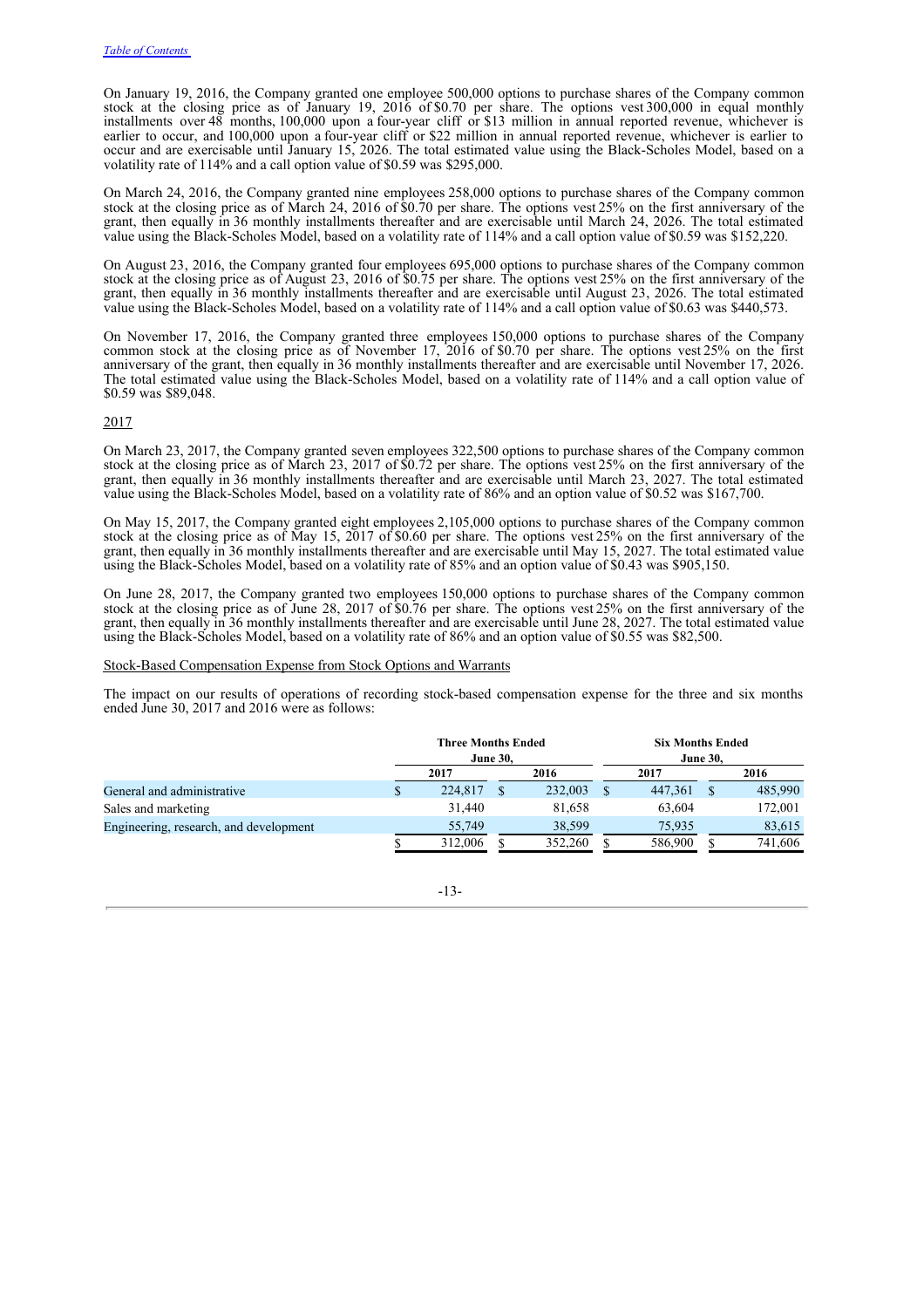## Valuation Assumptions

The fair value of each stock option award was calculated on the date of grant using the Black-Scholes option pricing model. The following weighted average assumptions were used for the six months ended June 30, 2017 and 2016.

|                         | <b>Six Months Ended</b><br><b>June 30,</b> |                       |
|-------------------------|--------------------------------------------|-----------------------|
|                         | 2017                                       | 2016                  |
| Risk-free interest rate | 1.97<br>$\frac{0}{0}$                      | 1.56<br>$\frac{0}{0}$ |
| Expected life (years)   | 6.00                                       | 6.00                  |
| Expected dividend yield | $\frac{0}{0}$<br>$\sim$                    | $-$ %                 |
| Expected volatility     | 85<br>$\frac{0}{0}$                        | 114<br>$\frac{0}{0}$  |

The risk-free interest rate assumption is based upon published interest rates appropriate for the expected life of our employee stock options.

The expected life of the stock options represents the weighted-average period that the stock options are expected to remain outstanding and was determined based on historical experience of similar awards, giving consideration to the contractual terms of the stock-based awards, vesting schedules and expectations of future employee behavior as influenced by changes to the terms of its stock-based awards.

The dividend yield assumption is based on our history of not paying dividends and no future expectations of dividend payouts.

The expected volatility in 2017 and 2016 is based on the historical publicly traded price of our common stock.

## *Restricted stock units*

The following table summarizes restricted stock unit activity under our stock-based plans for the year ended December 31, 2016 and for the six months ended June 30, 2017:

|                                       | <b>Shares</b> |               | <b>Weighted Average</b><br><b>Grant Date Fair</b><br>Value | <b>Weighted Average</b><br>Remaining<br><b>Contractual Term</b><br>(Years) |               | Aggregate<br><b>Intrinsic Value</b> |
|---------------------------------------|---------------|---------------|------------------------------------------------------------|----------------------------------------------------------------------------|---------------|-------------------------------------|
| Outstanding at December 31, 2015      | 653,937       | \$            | 0.32                                                       | 0.08                                                                       | $\mathcal{S}$ | 305,572                             |
| Awarded                               | 340,480       |               | 0.72                                                       | 0.70                                                                       | S             |                                     |
| Released                              | ٠             | S             |                                                            |                                                                            | - \$          |                                     |
| Canceled/forfeited/expired            |               | S             |                                                            | -                                                                          | S             |                                     |
| Outstanding at December 31, 2016      | 994,417       | $\mathcal{R}$ | 0.72                                                       | 0.70                                                                       |               | 731,845                             |
| Awarded                               | 1,199,513     | \$            | 0.62                                                       | $\blacksquare$                                                             | <sup>\$</sup> |                                     |
| Released                              | ۰             | S             |                                                            | $\blacksquare$                                                             | <sup>\$</sup> |                                     |
| Canceled/forfeited/expired            | (47,072)      | S.            | 0.72                                                       | -                                                                          | -S            |                                     |
| Outstanding at June 30, 2017          | 2,146,858     |               | 0.56                                                       | 0.45                                                                       | \$            | 1,696,018                           |
|                                       |               |               |                                                            |                                                                            |               |                                     |
| Expected to vest at June 30, 2017     | 2,146,858     | <b>S</b>      |                                                            |                                                                            | - \$          | 1,696,018                           |
| Exercisable at June 30, 2017          | 1,113,245     | S             | $\overline{\phantom{0}}$                                   | $\sim$                                                                     | -S            | 879,464                             |
| Unvested at June 30, 2017             | 1,033,613     | \$.           |                                                            |                                                                            | - \$          | 816,554                             |
| Unrecognized expense at June 30, 2017 | \$<br>738,910 |               |                                                            |                                                                            |               |                                     |

2016

On April 1, 2016 the Company granted five independent directors a total of 116,070 restricted stock units. The units were valued at \$81,249, or \$0.70 per share, based on the closing stock price on the date of grant. All units vest equally in 12 monthly installments beginning April 1, 2016. The shares of Common Stock associated with the Restricted Stock Unit evidenced by this Agreement will be issued to the director upon the earliest to occur of (A) April 1, 2019, (B) a change in control of the Company, and (C) the termination of the director's service with the Company.

On August 23, 2016 the Company granted five independent directors a total of 108,335 restricted stock units. The units were valued at \$81,251, or \$0.75 per share, based on the closing stock price on the date of grant. All units vest equally in 12 monthly installments beginning August 23, 2016. The shares of Common Stock associated with the Restricted Stock Unit evidenced by this Agreement will be issued to the director upon the earliest to occur of (A) A ugust 23, 2019, (B) a change in control of the Company, and (C) the termination of the director's service with the Company.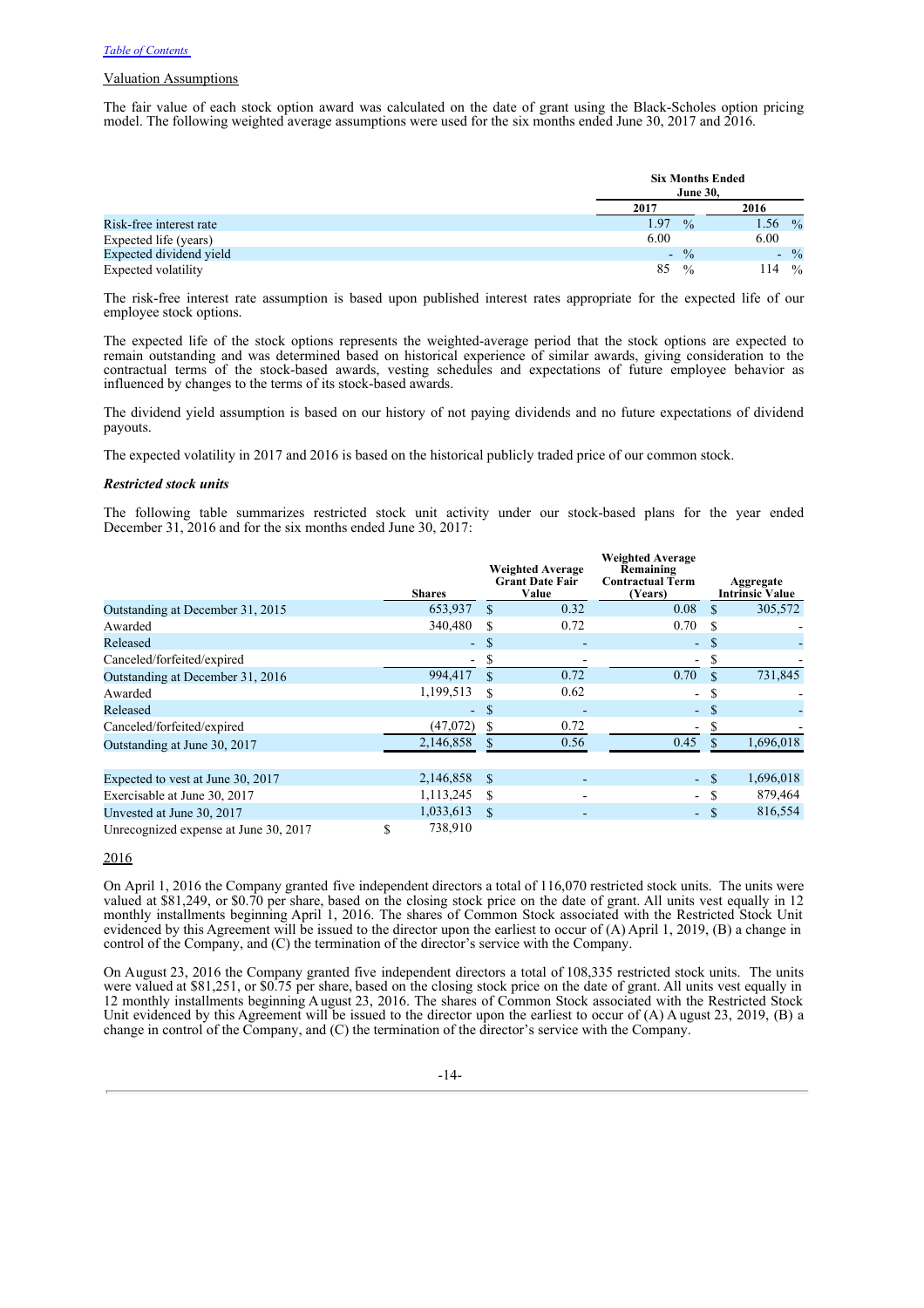On November 17, 2016 the Company granted five independent directors a total of 116,075 restricted stock units. The units were valued at \$81,253, or \$0.70 per share, based on the closing stock price on the date of grant. All units vest equally in 12 monthly installments beginning November 17, 2016. The shares of Common Stock associated with the Restricted Stock Unit evidenced by this Agreement will be issued to the director upon the earliest to occur of (A) November 17, 2019, (B) a change in control of the Company, and (C) the termination of the director's service with the Company.

## 2017

On March 23, 2017 the Company granted five independent directors a total of 112,845 restricted stock units. The units were valued at \$81,248, or \$0.72 per share, based on the closing stock price on the date of grant. All units vest equally in 12 monthly installments beginning March 23,2017. The shares of Common Stock associated with the Restricted Stock Unit evidenced by this Agreement will be issued to the director upon the earliest to occur of (A) March 23, 2020, (B) a change in control of the Company, and (C) the termination of the director's service with the Company.

On May 15, 2017 the Company granted the Chairman of the Board 1,000,000 performance stock units. The units were valued at \$600,000 or \$0.60 per share, based on the closing stock price on the date of grant. These units vest upon meeting certain performance criteria. The Company expects that these units will be fully vested by December 31, 2017.

On May 19, 2017 the Company granted four independent directors a total of 86,668 restricted stock units. The units were valued at \$65,001 or \$0.75 per share, based on the closing stock price on the date of grant. All units vest equally in 12 monthly installments beginning May 19, 2017. The shares of Common Stock associated with the Restricted Stock Unit evidenced by this Agreement will be issued to the director upon the earliest to occur of (A) May 19, 2020, (B) a change in control of the Company, and (C) the termination of the director's service with the Company.

#### *Stock Based Compensation from Restricted Stock*

The impact on our results of operations of recording stock-based compensation expense for restricted stock units for the three and six months ended June 30, 2017 and 2016 was as follows:

|                            |        | <b>Three Months Ended</b> | <b>Six Months Ended</b> |                 |  |  |
|----------------------------|--------|---------------------------|-------------------------|-----------------|--|--|
|                            |        | <b>June 30.</b>           |                         | <b>June 30.</b> |  |  |
|                            | 2017   | 2016                      | 2017                    | 2016            |  |  |
| General and administrative | 56,416 | 20.087                    | 118.940                 | 57.587          |  |  |
|                            | 56.416 | 20.087                    | 118,940                 | 57,587          |  |  |

As of June 30, 2017, there was unearned restricted stock unit compensation as described in the tables above. If there are any modifications or cancellations of the underlying unvested awards, we may be required to accelerate, increase or cancel all or a portion of the remaining unearned restricted unit compensation expense. Future unearned restricted unit compensation will increase to the extent we grant additional equity awards.

## *Warrants Issued to Investors and Placement Agents*

At June 30, 2017, we have warrants to purchase 4,529,164 shares of common stock at \$1.20 per share and 605,185 at \$1.00 per share, respectively, which are outstanding. Of this amount, warrants to purchase 2,762,868 shares expire in 2018, warrants to purchase 1,558,356 shares expire in 2019, and warrants to purchase 813,125 shares expire in 2020.

## **8. Fair Value Measurements**

Fair value is defined as an exit price, representing the amount that would be received to sell an asset or paid to transfer a liability in an orderly transaction between market participants. As such, fair value is a market-based measurement that should be determined based on assumptions that market participants would use in pricing an asset or liability. As a basis for considering such assumptions, the authoritative guidance establishes a three-tier value hierarchy, which prioritizes the inputs used in measuring fair value as follows: (Level 1) observable inputs such as quoted prices in active markets; (Level 2) inputs other than the quoted prices in active markets that are observable either directly or indirectly; and (Level 3) unobservable inputs in which there is little or no market data, which requires us to develop our own assumptions. This hierarchy requires companies to use observable market data, when available, and to minimize the use of unobservable inputs when determining fair value. On a recurring basis, we measure certain financial assets and liabilities at fair value.

## -15-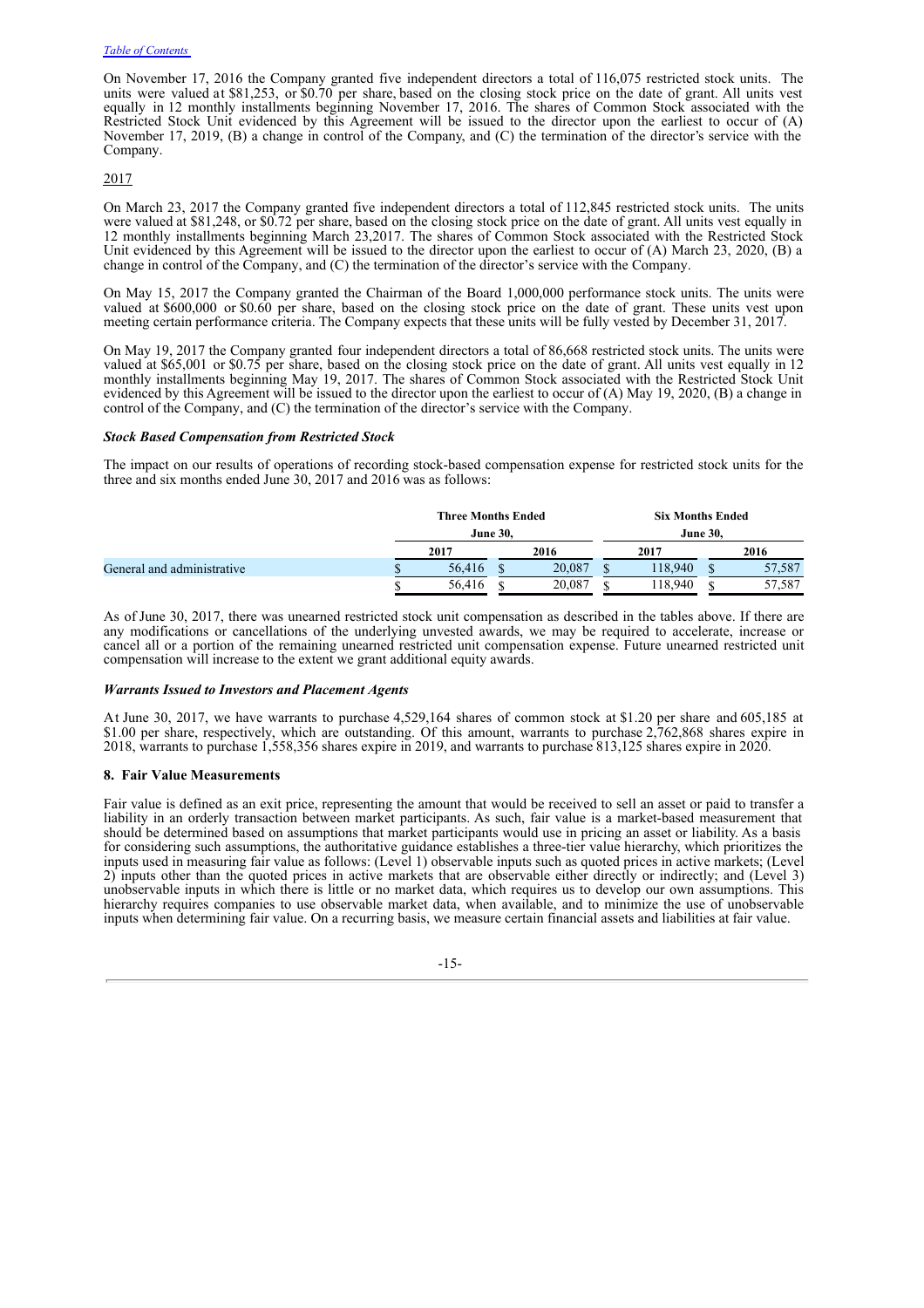The following table presents assets that are measured and recognized at fair value as of June 30, 2017 on a recurring and non-recurring basis:

| <b>Description</b>               | evel |                          | evel : |        | Level 3 | <b>Gains (Losses)</b> |
|----------------------------------|------|--------------------------|--------|--------|---------|-----------------------|
| Goodwill (non-recurring)         |      | $\overline{\phantom{0}}$ |        |        | 803.118 |                       |
| Intangibles, net (non-recurring) |      | $\overline{\phantom{0}}$ |        | $\sim$ | 777.082 |                       |

The following table presents assets that are measured and recognized at fair value as of December 31, 2016 on a recurring and non-recurring basis:

| <b>Description</b>               | Level 1 |       | Level 2 |           | <b>Level 3</b> | Gains (Losses)         |
|----------------------------------|---------|-------|---------|-----------|----------------|------------------------|
| Goodwill (non-recurring)         |         |       |         | $-8$      |                | 803,118 \$ (2,247,447) |
| Intangibles, net (non-recurring) |         | $-$ S |         | $-$ S $-$ |                | 627,119 \$ (1,684,203) |

## **9. Commitments and Contingencies**

## *Litigation*

As of the date of this report, there are no pending legal proceedings to which we or our properties are subject.

## **10. Related Party Transactions**

As discussed previously, we conducted the private placement of our securities during the six months ended June 30, 2016 for the gross proceeds of \$1,953,600. One officer and one directorof the company participated in the private placement investing a total of \$1,025,000, resulting in 1,708,333 common stock shares.

## **11. Subsequent Events**

There were no subsequent events through the date that the financial statements were issued.

## **Item 2. Management's Discussion and Analysis of Financial Condition and Results of Operations**

This Quarterly Report on Form 10-Q contains "forward-looking statements" as defined in Section 27A of the Securities Act of 1933, as amended, and Section 21E of the Securities Exchange Act of 1934, as amended, or the Exchange Act, in connection with the Private Securities Litigation Reform Act of 1995 that involve risks and uncertainties, as well as assumptions that, if they never materialize or prove incorrect, could cause our results to differ materially and adversely *from those expressed or implied by such forward-looking statements Such forward-looking statements include statements about our expectations, beliefs or intentions regarding our potential product of erings, business, financial condition,* results of operations, strategies or prospects. You can identify forward-looking statements by the fact that these statements do not relate strictly to historical or current matters. Rather, forward-looking statements relate to anticipated or expected events, activities, trends or results as of the date they are made and are often identified by the use of words *such as "anticipate," "believe," "continue," "could," "estimate," "expect," "intend," "may," or "will," and similar expressions or variations. Because forward-looking statements relate to matters that have not yet occurred, these* statements are inherently subject to risks and uncertainties that could cause our actual results to differ materially from any future results expressed or implied by the forward-looking statements. Many factors could cause our actual activities or results to differ materially from the activities and results anticipated in forward-looking statements. These factors include those risks disclosed under the caption "Risk Factors" included in our 2016 annual report on Form 10-K filed with the Securities and Exchange Commission, or the SEC, on March 31, 2017 and in our subsequent filings with the SEC. Furthermore, such forward-looking statements speak only as of the date of this report. We undertake no obligation to update any forward-looking statements to reflect events or circumstances occurring after the date of such statements.

## **Overview**

We are in the business of developing and operating proprietary platforms over which resellers, brands and enterprises can conduct localized mobile marketing campaigns. Our proprietary platforms allow resellers, brands and enterprises to market their products and services to consumers through text messages sent directly to the consumers' mobile phones, content on printed receipts, mobile device applications, which consists of software available to both phones and tablet PCs. We generate revenue by charging the brands and enterprises a per-message transactional fee, or through fixed or variable software licensing fees. Our customers include national franchisers, professional sports teams and associations and other national brands such as Sonic, Subway, Chick-Fil-A, Baskin Robbins, and others.

-16-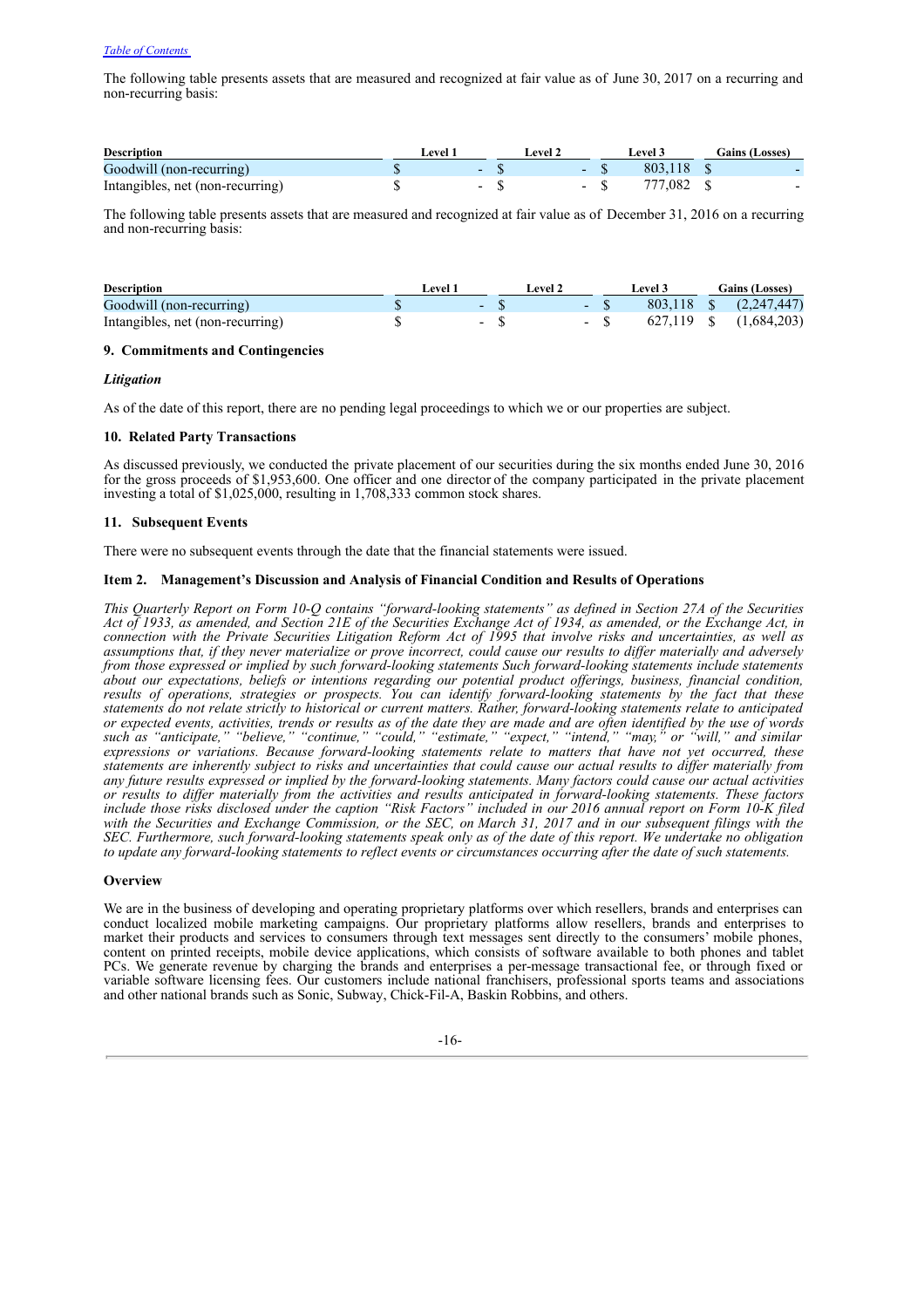Mobile phone users represent a large and captive audience. While televisions, radios, and even PCs are often shared by multiple consumers, mobile phones are personal devices representing a unique and individual address to the end user. We believe that the future of digital media will be significantly influenced by mobile phones where a direct, personal conversation can be had with the world's largest target audience. According to a report published by International Data Corporation (IDC), by 2015, more U.S. Internet users will access the Internet through mobile devices than through PCs or other wireline devices (Worldwide New Media Market Model 1H-2012 Highlights: Internet Becomes Ever More Mobile, Ever Less PC-Based (IDC #237459)). The IDC study further reports that the number of people accessing the Internet, in the U.S., through PCs will shrink from 240 million consumers in 2012 to 225 million in 2016. At the same time, the number of mobile users will increase from 174 million to 265 million. We believe the future of mobile applications and services includes banking, commerce, advertising, video, games and just about every other aspect of both on and offline life.

Our unique approach to personalized, targeted offline marketing is marketed through our "SmartSuite" portfolio of solutions that all leverage our proprietary path to point-of-sale data. Our primary SmartSuite product is "SmartMessenger" which utilizes a variety of communications channels for targeted awareness and offers messages to consumers, leveraging purchase data to measure and target those messages much in the same way an e-commerce operator, like Amazon, uses online shopping cart data. For example, a consumer might receive a message near lunch time offering a special discount to purchase a six-inch sub at their nearest Subway location. Once the consumer shows that message at check out on their mobile device, our SmartReceipt technology kicks in to match that customer's purchase with their offer redemption, thereby providing the ability to assess the effectiveness of the offer. It also builds a purchase history of that customer for more targeted offers in the future.

In addition to SmartMessenger, our SmartReceipt solution is capable of controlling the printed receipt to print targeted, graphical messages, including offers and coupons, on the front of the receipt consumers receive following a purchase. With SmartReceipt, we can also transform the underutilized, printed receipt into a targeted messaging opportunity. As an example, say a consumer purchases a sandwich but doesn't purchase a beverage. SmartReceipt sees the customer's purchase information in real-time – and as the receipt is being printed, it can automatically see that the consumer didn't buy a beverage and dynamically, in real time, add a strong beverage coupon to the printed receipt in an effort to influence that consumer to add a beverage on their next visit.

Our SmartSuite portfolio of solutions is rounded out with "SmartAnalytics," which provides a set of reporting and analytics tools enabling brands to better understand their sales data across what could be a disparate collection of various point-of-sale devices.

Our goal is to expand our solution offerings to include applications that will leverage offline purchase data to provide attribution and better power mobile and online ad networks, shape marketing from real-time inventory and sales data, and apply emerging machine learning and artificial intelligence technologies to the massive purchase data sets we're accumulating to drive predictive and automated solutions.

## **Recent Events**

## *2017 Customer Contract Renewal and Expansion*

On June 30, 2017 we renewed and expanded our partnership with one of our largest customers to foster additional customer engagement and long-term growth through utilization of the Mobivity SMART platform. With personalized customer communications via text/social messaging (SmartMessenger), and optimized business performance (SmartAnalytics), we have crafted a complete and self-optimizing solution for increasing customer acquisition, frequency and spend.

The renewed and expanded partnership utilizes the Mobivity platform for all of our customer's locations for a term of 5 years, and includes a co-marketing commitment from both companies to ensure the continued growth in consumer subscribers to the program. The 5-year term includes a six figure monthly minimum commitment that is prepaid to Mobivity on an annual basis.

## *2016 Warrant Exercise*

Between September 29 and October 31, 2016, we conducted an offer to the holders of our outstanding common stock purchase warrants pursuant to which our warrant holders were permitted to exercise their warrants at a reduced exercise price for a period expiring on October 31, 2016. At the commencement of the warrant offer, there were warrants outstanding that entitled their holders to purchase 8,551,168 shares of our common stock at exercise prices of \$1.00 and \$1.20 per share. The holders of all warrants were allowed to conduct cash-based exercises of their warrants at an exercise price of \$0.70 per share up through October 31, 2016. We undertook this limited-time warrant exercise price reduction in order to raise additional capital without incurring further potential dilution to our stockholders. In addition, through the warrant holders' acceptance of our offer, we could significantly reduce the number of outstanding warrants and thereby simplify our capital structure. As of the close of the warrant offer, there have been 3,329,990 warrants exercised

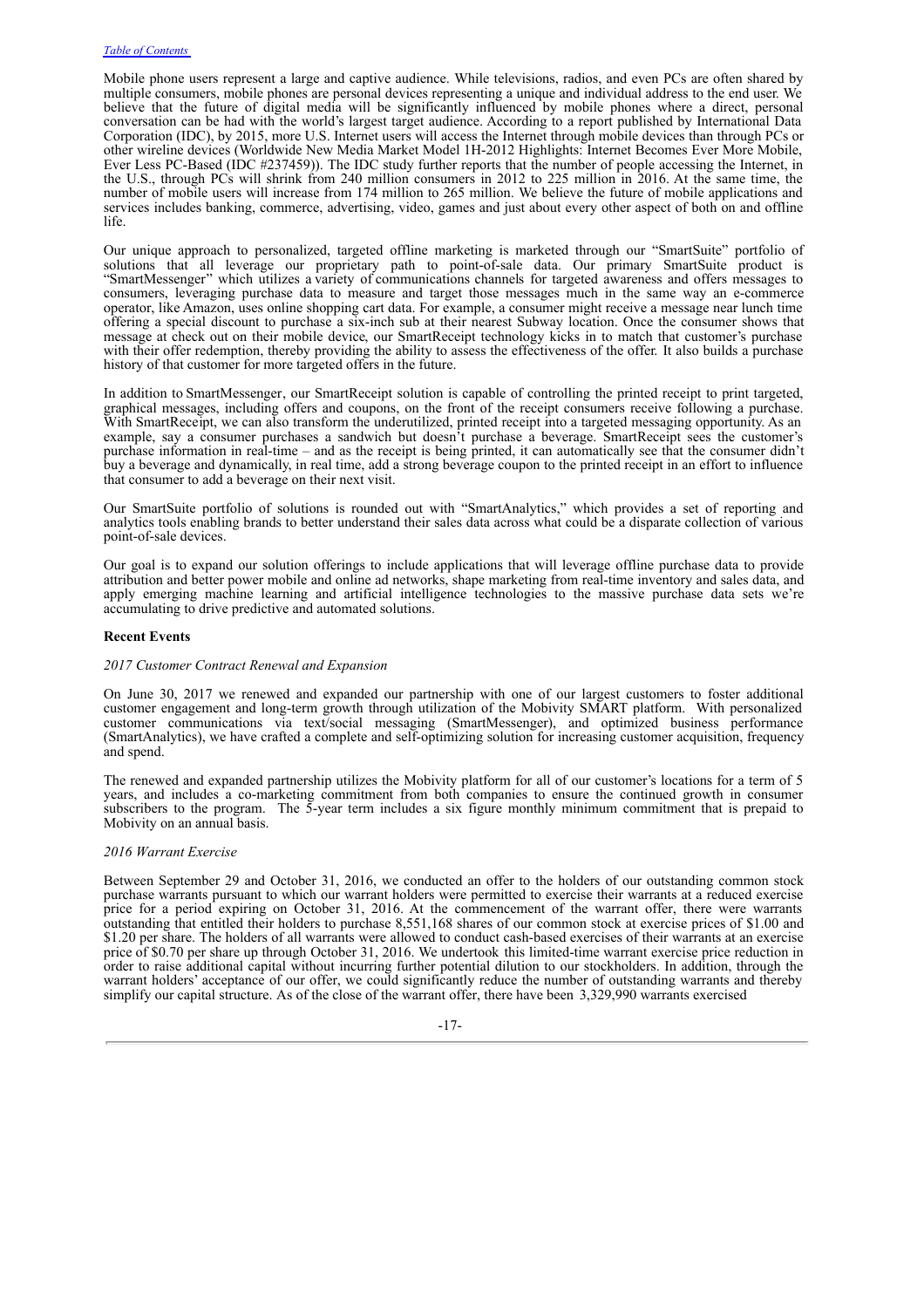to purchase 3,329,990 shares of our common stock, resulting in additional capital of \$2,330,993. The warrant offer was conducted by our management and there were no commissions paid by us in connection with the solicitation.

## *LiveLenz Acquisition*

On January 15, 2016, we acquired all of the outstanding capital stock of LiveLenz Inc., a Nova Scotia corporation ("LiveLenz"), pursuant to an agreement dated January 15, 2016 among the Company and the stockholders of LiveLenz. Pursuant to the agreement, we acquired all of the capital stock of LiveLenz in consideration of our issuance of 1,000,000 shares ("Consideration Shares") of our common stock to the LiveLenz stockholders and our issuance of an additional 15,000 share of our common stock in satisfaction of certain liabilities of LiveLenz. The agreement included customary representations, warranties, and covenants by us and the LiveLenz stockholders, including the LiveLenz stockholders' agreement to indemnify us against certain claims or losses resulting from certain breaches of representations, warranties or covenants by the LiveLenz stockholders in the agreement. Pursuant to the agreement, the LiveLenz stockholders have agreed to adjust the number of Consideration Shares downward based on LiveLenz's working capital as of the closing and in the event of any claims for indemnification by us. The LiveLenz stockholders have agreed that 100% of the Consideration Shares will be escrowed for a period of 18 months and subject to forfeiture based on indemnification claims by us or the final determination of LiveLenz's working capital as of the closing date. As of the date of this report, no adjustments have been made to the working capital and the Consideration Shares have been issued to the LiveLenz stockholders.

## *2016 Private Placement*

In March 2016, we conducted the private placement of 3,256,000 shares of our common stock, at a price of \$0.60 per share, for the gross proceeds of \$1,953,000. The offering was conducted by our management and no commission or other selling fees were paid by us. Pursuant to the terms of the offering, we entered into registration rights agreement with the investors, pursuant to which we filed with the SEC a registration statement to register the resale of the private placement shares. The registration statement was declared effective by the SEC on August 8, 2016.

#### *Working Capital Line of Credit Facility*

In March 2016, we entered into a Working Capital Line of Credit Facility (the "Facility") with Silicon Valley Bank to provide up to \$2 million to finance our general working capital needs. The Facility is funded based on cash on deposit balances and advances against our accounts receivable based on customer invoicing. Interest on Facility borrowings is calculated at rates between the prime rate minus 1.75% and prime rate plus 3.75% based on the borrowing base formula used at the time of borrowing. The Facility contains standard events of default, including payment defaults, breaches of representations, breaches of affirmative or negative covenants, and bankruptcy.

## **Results of Operations**

## *Revenues*

Revenues consist of several different lines of business. These primarily include, SmartMessenger, Smart Receipt, SmartAnalytics, Ad Model revenues which are paid on a per coupon redemption basis, and other revenues.

Revenues for the three months ended June 30, 2017 were \$2,238,680, an increase of \$163,967, or 8%, compared to the same period in 2016. The net increase is primarily attributable to an increase in SmartMessenger revenue of \$234,256 offset by decreases in other revenues.

Revenues for the six months ended June 30, 2017 were \$4,351,984, an increase of \$432,179, or 11%, compared to the same period in 2016. The net increase is primarily attributable to an increase in SmartMessenger revenue of \$456,596 offset by decreases in other revenues.

## *Cost of Revenues*

Cost of revenues consist primarily of cloud based software licensing fees, short code maintenance expenses, personal related expenses and other expenses.

Cost of revenues for the three months ended June 30, 2017 was \$599,736, an increase of \$94,772, or 19%, compared to the same period in 2016. This increase is primarily due to higher SMS and application costs as they relate to the increase in revenues and higher regulatory costs associated with text messaging carriers.

Cost of revenues for the six months ended June 30, 2017 was \$1,157,126, an increase of \$247,216, or 27%, compared to the same period in 2016. This increase is primarily due to higher SMS and application costs as they relate to the increase in revenues and higher regulatory costs associated with text messaging carriers.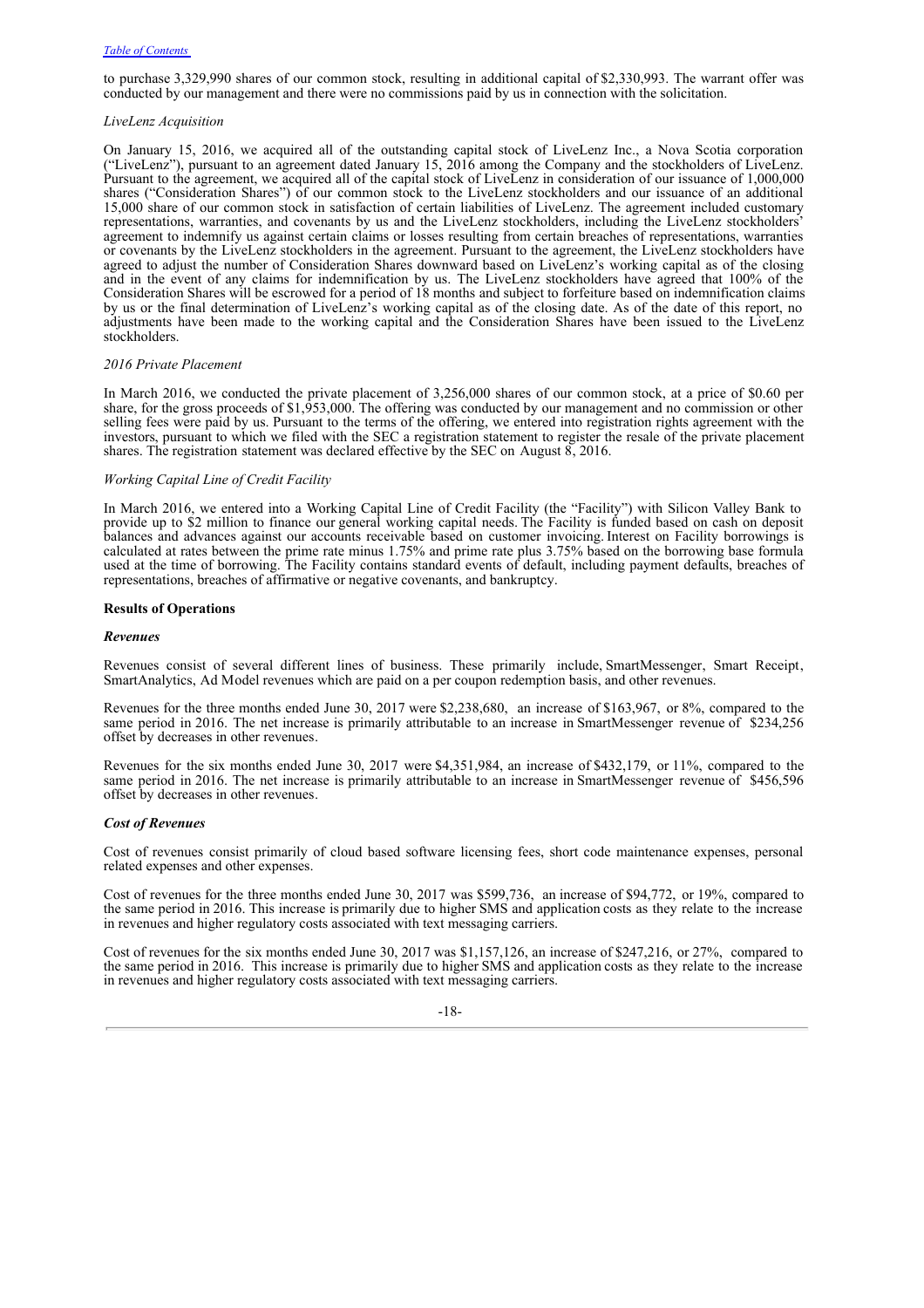## *General and Administrative*

General and administrative expenses consist primarily of salaries and personnel related expenses, consulting costs and other expenses.

General and administrative expenses decreased \$142,732, or 14%, during the three months ended June 30, 2017 compared to the same period in 2016. The decrease in general and administrative expense was primarily due to decreases in personnel expenses and legal expenses.

General and administrative expenses decreased \$210,868, or 10%, during the six months ended June 30, 2017 compared to the same period in 2016. The decrease in general and administrative expense was primarily due to decreases in personnel expenses and bad debt expense.

## *Sales and Marketing*

Sales and marketing expenses consist primarily of salaries and personnel related expenses, stock-based compensation expense, consulting costs and other expenses

Sales and marketing expenses decreased \$131,665, or 13%, during the three months ended June 30, 2017 compared to the same period in 2016. The decrease was primarily due to lower personnel and share based compensation expenses.

Sales and marketing expenses decreased \$177,555, or 9%, during the six months ended June 30, 2017, compared to the same period in 2016. The decrease was primarily due to lower personnel and share based compensation expenses.

## *Engineering, Research & Development*

Engineering, research & development costs include salaries, stock based compensation expenses, travel, consulting costs, and other expenses.

Engineering, research & development expenses increased \$689,419, or 180%, during the three months ended June 30, 2017 compared to the same period in 2016. The increase was primarily due to an increase in personnel related costs as compared to 2016 to support the Company's growth as well as fewer software development expenses being capitalized.

Engineering, research & development expenses increased \$956,116, or 101%, during the six months ended June 30, 2017 compared to the same period in 2016. The increase was primarily due to an increase in personnel related costs as compared to 2016 to support the Company's growth as well as fewer software development expenses being capitalized.

## *Depreciation and Amortization*

Depreciation and amortization expense consists of depreciation on our equipment and amortization of our intangible assets. Depreciation and amortization expense decreased \$61,738 or 38%, during the three months ended June 30, 2017 compared to the same period in 2016. Depreciation and amortization expense decreased \$139,244 or 45%, during the six months ended June 30, 2017 compared to the same period in 2016.

## *Interest Expense*

Interest expense consists of stated or implied interest expense on our notes payable, amortization of note discounts, and amortization of deferred financing costs. Interest expense increased \$11,955, or 61%, during the three months ended June 30, 2017 compared to the same period in 2016. Interest expense increased \$25,544, or 94%, during the six months ended June 30, 2017 compared to the same period in 2016.The increase in interest expense for both the three and six months ended June 30, 2017 is primarily related to interest on notes payable for the Livelenz subsidiary and borrowings against the Facility.

## *Foreign Currency*

The Company's financial results are impacted by volatility in the Canadian/U.S. Dollar exchange rate. The average U.S. Dollar exchange rate for three and six months ended June 30, 2017 was \$1 Canadian equals \$0.74 and \$0.75 U.S. Dollars, respectively. This compares to an average rate of \$1 Canadian equals \$0.78 and \$0.76 U.S. Dollars, respectivly during the same periods of 2016. The Company's functional or measurement currency is the U.S. Dollar. Based on a U.S. Dollar functional currency, the following are the key areas impacted by foreign currency volatility: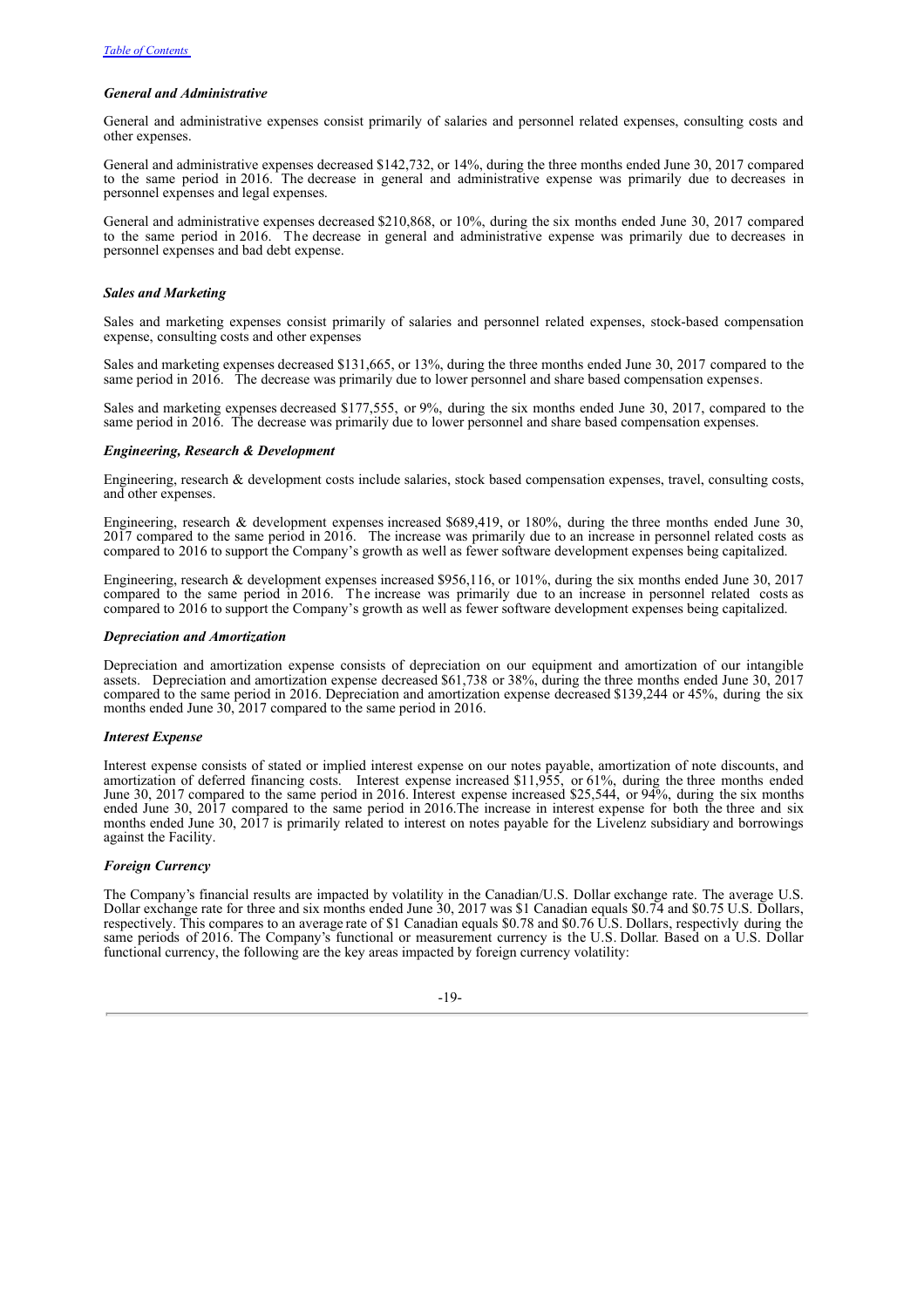- The Company sells products primarily in U.S. Dollars; therefore, reported revenues are not highly impacted by foreign currency volatility.
- · A portion of the Company's expenses are incurred in Canadian Dollars and therefore fluctuate in U.S. Dollars as the U.S. Dollar varies. A weaker U.S. Dollar results in an increase in translated expenses, and a stronger U.S. Dollar results in a decrease.
- · Changes in foreign currency rates also impact the translated value of the Company's working capital that is held in Canadian Dollars. Foreign exchange rate fluctuations result in foreign exchange gains or losses based upon movement in the translated value of Canadian working capital into U.S. Dollars.

The change in foreign currency was a loss of \$528 and \$3,158 for the three and six months ended June 30, 2017, respectively.

The change in foreign currency was a loss of \$14,287 and a gain of \$1,104 for the three and six months ended June 30, 2016, respectively.

## **Liquidity and Capital Resources**

As of June 30, 2017, we had current assets of \$2,493,561, including \$574,900 in cash, \$1,000,000 in restricted cash and current liabilities of \$3,688,840, resulting in a working capital deficit of \$(1,195,279).

We believe as of the date of this report, we have working capital on hand, along with our expected cash flow from operations, to fund our current level of operations at least through the end of the next fiscal year. However, there can be no assurance that we will not require additional capital. If we require additional capital, we will seek to obtain additional working capital through the sale of our securities and, if available, bank lines of credit. However, there can be no assurance we will be able to obtain access to capital as and when needed and, if so, the terms of any available financing may not be subject to commercially reasonable terms.

## *Cash Flows*

|                                                     | <b>Six Months Ended</b><br><b>June 30,</b> |  |             |
|-----------------------------------------------------|--------------------------------------------|--|-------------|
|                                                     | 2016<br>2017                               |  |             |
| Net cash provided by (used in):                     |                                            |  |             |
| Operating activities                                | $(368,022)$ \$                             |  | (1,162,554) |
| Investing activities                                | (306, 468)                                 |  | (354, 104)  |
| Financing activities                                | 61,160                                     |  | 1,920,161   |
| Effect of foreign currency translation on cash flow | (255)                                      |  | (1,769)     |
| Net change in cash                                  | (613,585)                                  |  | 401,734     |

#### *Operating Activities*

We used cash from operating activities totaling \$368,022 during the six months ended June 30, 2017 and used cash of \$1,162,554 during the six months ended June 30, 2016. The decrease in cash used in operating activities was primarily due to changes in accounts receivable and deferred revenue.

#### *Investing Activities*

Investing activities during the six months ended June 30, 2017 includes \$294,199 of capitalized software development costs, \$9,780 of cash paid for patents, and \$2,489 of equipment purchases.

Investing activities during the six months ended June 30, 2016 includes \$9,753 of equipment purchases, \$342,381 of capitalized software development costs, \$12,700 of cash paid for patents, and \$10,730 of cash received from acquisitions.

#### *Financing Activities*

Financing activities for the six months ended June 30, 2017 includes net proceeds from notes payable of \$46,410 and net proceeds from stock issued of \$29,750 offset by \$15,000 of cash paid for deferred financing fees.

Financing activities for the six months ended June 30, 2016 includes net proceeds from the sale of common stock units of \$1,953,600, offset by \$32,287 of cash paid for deferred financing fees and \$1,152 of repayments of notes payable.

## **Critical Accounting Policies and Estimates**

Refer to Note 2, "Summary of Significant Accounting Polices," in the accompanying notes to the condensed consolidated financial statements for a discussion of recent accounting pronouncements.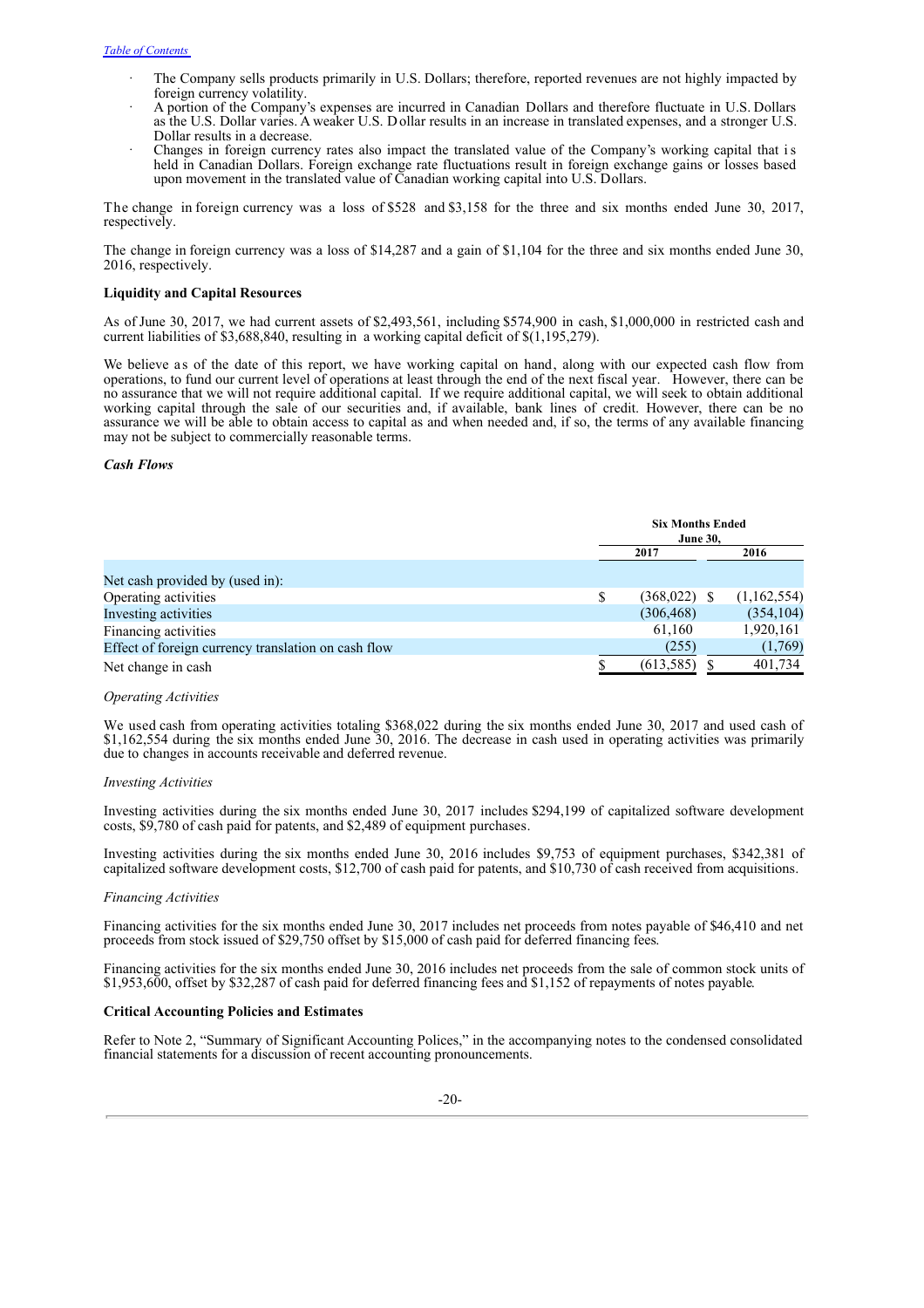## **Off-Balance Sheet Arrangements**

We have no off-balance sheet arrangements.

## **Item 3. Quantitative and Qualitative Disclosures about Market Risk.**

We are a smaller reporting company as defined by section  $10(f)(1)$  of Regulation S-K. As such, we are not required to provide the information set forth in this item.

## **Item 4. Controls and Procedures.**

Evaluation of Disclosure Controls and Procedures

As required by Rule 13a-15(b) promulgated under the Securities Exchange Act of 1934, as amended (the "Exchange Act"), our management, with the participation of our Chief Executive Officer and Chief Financial Officer, evaluated the effectiveness of the design and operation of our disclosure controls and procedures, as defined in Exchange Act Rule 13a-15(e), as of the end of the period covered by this report. Disclosure controls and procedures are controls and other procedures that are designed to ensure that information required to be disclosed by us in the reports that we file or submit under the Exchange Act is recorded, processed, summarized and reported within the time periods specified in the SEC's rules and forms. Disclosure controls and procedures include, without limitation, controls and procedures designed to ensure that information required to be disclosed by us in the reports that we file under the Exchange Act is accumulated and communicated to our management, as appropriate to allow timely decisions regarding required disclosure. Based on this evaluation, our management, including our Chief Executive Officer and Chief Financial Officer, concluded that as of June 30, 2017 our disclosure controls and procedures were effective.

Changes in Internal Control

There were no changes in our internal control over financial reporting during the three months ended June 30, 2017 that have materially affected, or are reasonably likely to materially affect, our internal control over financial reporting.

**Item 6. Exhibits**

| Exhibit No. | Description                                                                                      |
|-------------|--------------------------------------------------------------------------------------------------|
| 31.1        | Certification by Chief Executive Officer pursuant to Section 302 of Sarbanes Oxley Act of 2002 * |
| 31.2        | Certification by Chief Financial Officer pursuant to Section 302 of Sarbanes Oxley Act of 2002 * |
| 32.1        | Certification Pursuant to 18 U.S.C. Section 1350 *                                               |
| 101.INS     | XBRL Instance Document *                                                                         |
| 101.SCH     | <b>XBRL Taxonomy Schema Document</b>                                                             |
| 101.CAL     | XBRL Taxonomy Calculation Linkbase Document *                                                    |
| 101.DEF     | XBRL Taxonomy Definition Linkbase Document *                                                     |
| 101.LAB     | XBRL Taxonomy Label Linkbase Document*                                                           |
| 101.PRE     | XBRL Taxonomy Presentation Linkbase Document *                                                   |

\* Filed electronically herewith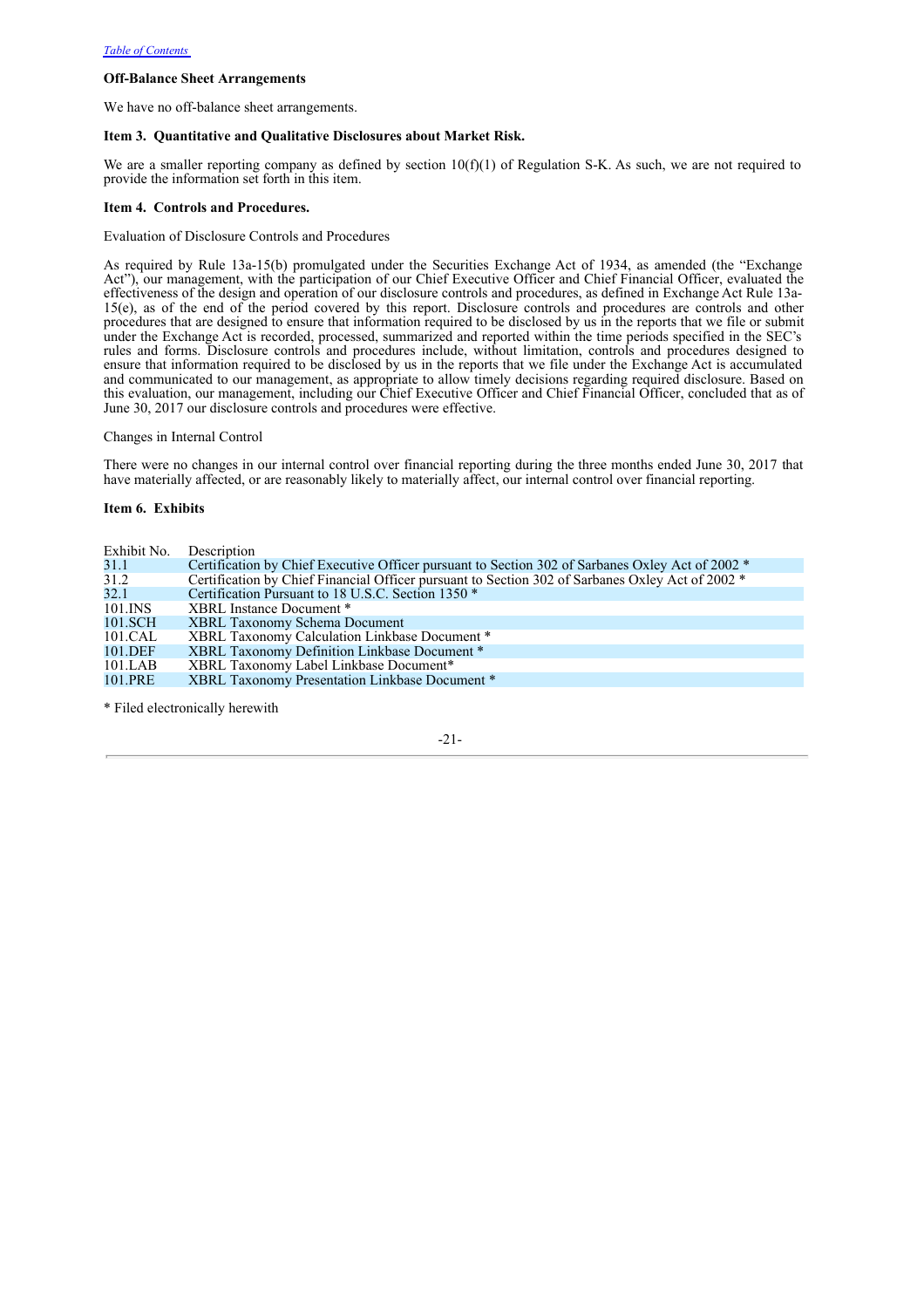## **SIGNATURES**

Pursuant to the requirements of the Securities Exchange Act of 1934, as amended, the registrant has duly caused this report to be signed on its behalf by the undersigned thereunto duly authorized

| Date: July 31, 2017 | By: | /s/ Dennis Becker<br>Dennis Becker<br>Chairman and Chief Executive<br>Officer<br>(Principal Executive Officer) |
|---------------------|-----|----------------------------------------------------------------------------------------------------------------|
| Date: July 31, 2017 | By: | /s/ Christopher Meinerz<br>Christopher Meinerz<br>Chief Financial Officer<br>(Principal Accounting Officer)    |

## **Mobivity Holdings Corp.**

-22-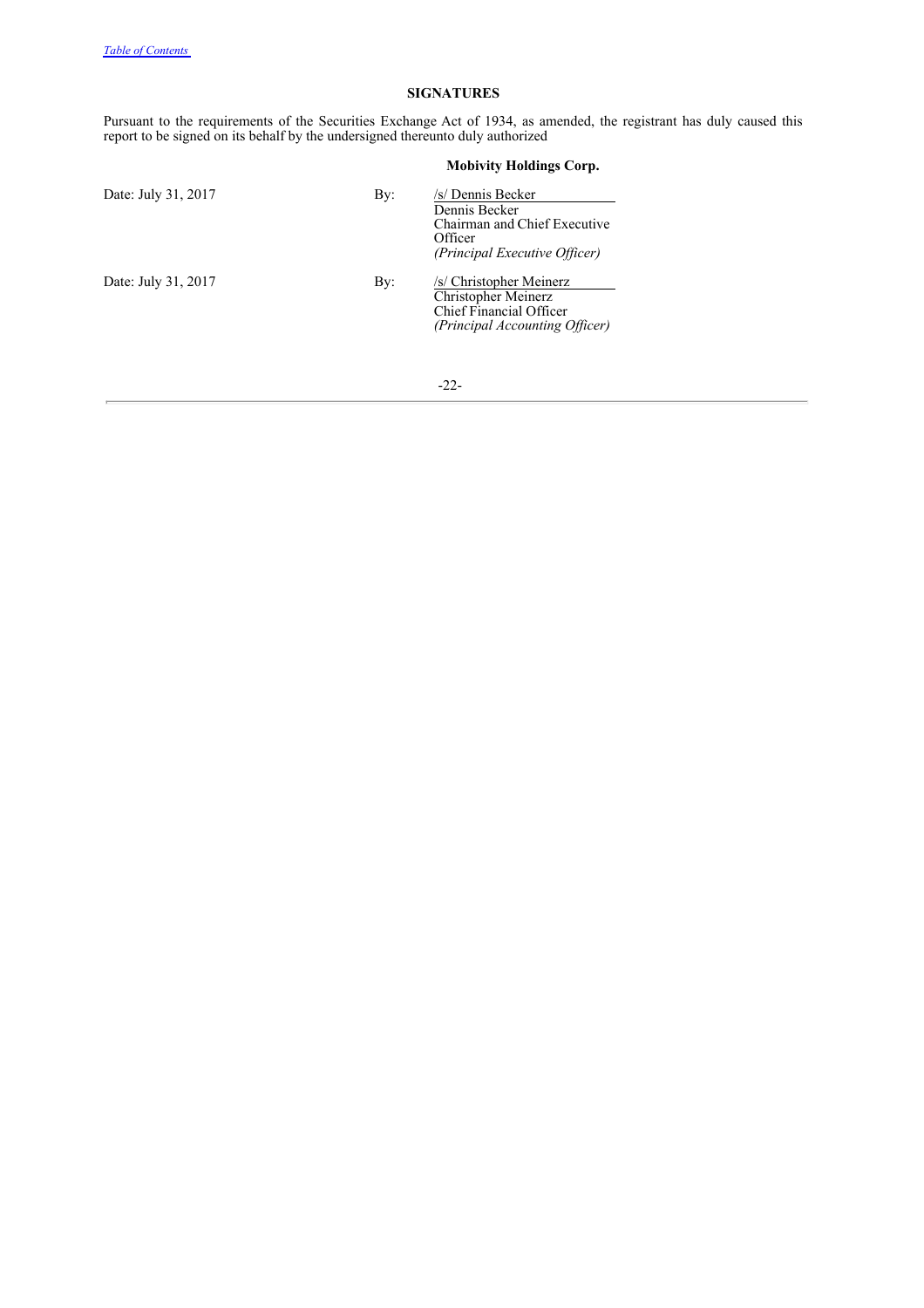## **CERTIFICATION OF PRINCIPAL EXECUTIVE OFFICER Pursuant to Rule 13a-14(a) adopted pursuant to Section 302 of the Sarbanes-Oxley Act of 2002**

I, Dennis Becker, certify that:

- 1. I have reviewed this Quarterly Report on Form 10-Q of Mobivity Holdings Corp. for the quarter ended June 30,  $2017$
- 2. Based on my knowledge, this report does not contain any untrue statement of a material fact or omit to state a material fact necessary to make the statements made, in light of the circumstances under which such statements were made, not misleading with respect to the period covered by this report;
- 3. Based on my knowledge, the financial statements, and other financial information included in this report, fairly present in all material respects the financial condition, results of operations and cash flows of the registrant as of, and for, the periods presented in this report;
- 4. The registrant's other certifying officer and I are responsible for establishing and maintaining disclosure controls and procedures (as defined in Exchange Act Rules 13a-15(e) and 15d-15(e)) and internal control over financial reporting (as defined in Exchange Act Rules 13a-15(f) and  $1\overline{5d-15(f)}$  for the registrant and have:
	- (a) Designed such disclosure controls and procedures, or caused such disclosure controls and procedures to be designed under our supervision, to ensure that material information relating to the registrant, including its consolidated subsidiaries, is made known to us by others within those entities, particularly during the period in which this report is being prepared;
	- (b) Designed such internal control over financial reporting, or caused such internal control over financial reporting to be designed under our supervision, to provide reasonable assurance regarding the reliability of financial reporting and the preparation of financial statements for external purposes in accordance with generally accepted accounting principles;
	- (c) Evaluated the effectiveness of the registrant's disclosure controls and procedures and presented in this report our conclusions about the effectiveness of the disclosure controls and procedures, as of the end of the period covered by this report based on such evaluation; and
	- (d) Disclosed in this report any change in the registrant's internal control over financial reporting that occurred during the registrant's most recent fiscal quarter (the registrant's fourth fiscal quarter in the case of an annual report) that has materially affected, or is reasonably likely to materially affect, the registrant's internal control over financial reporting; and
- 5. The registrant's other certifying officer and I have disclosed, based on our most recent evaluation of internal control over financial reporting, to the registrant's auditors and the audit committee of the registrant's board of directors (or persons performing the equivalent functions):
	- (a) All significant deficiencies and material weaknesses in the design or operation of internal control over financial reporting which are reasonably likely to adversely affect the registrant's ability to record, process, summarize and report financial information; and
	- (b) Any fraud, whether or not material, that involves management or other employees who have a significant role in the registrant's internal control over financial reporting.

Date: July 31, 2017 By: */s/ Dennis Becker*

Dennis Becker Chairman and Chief Executive Officer (Principal Executive Officer)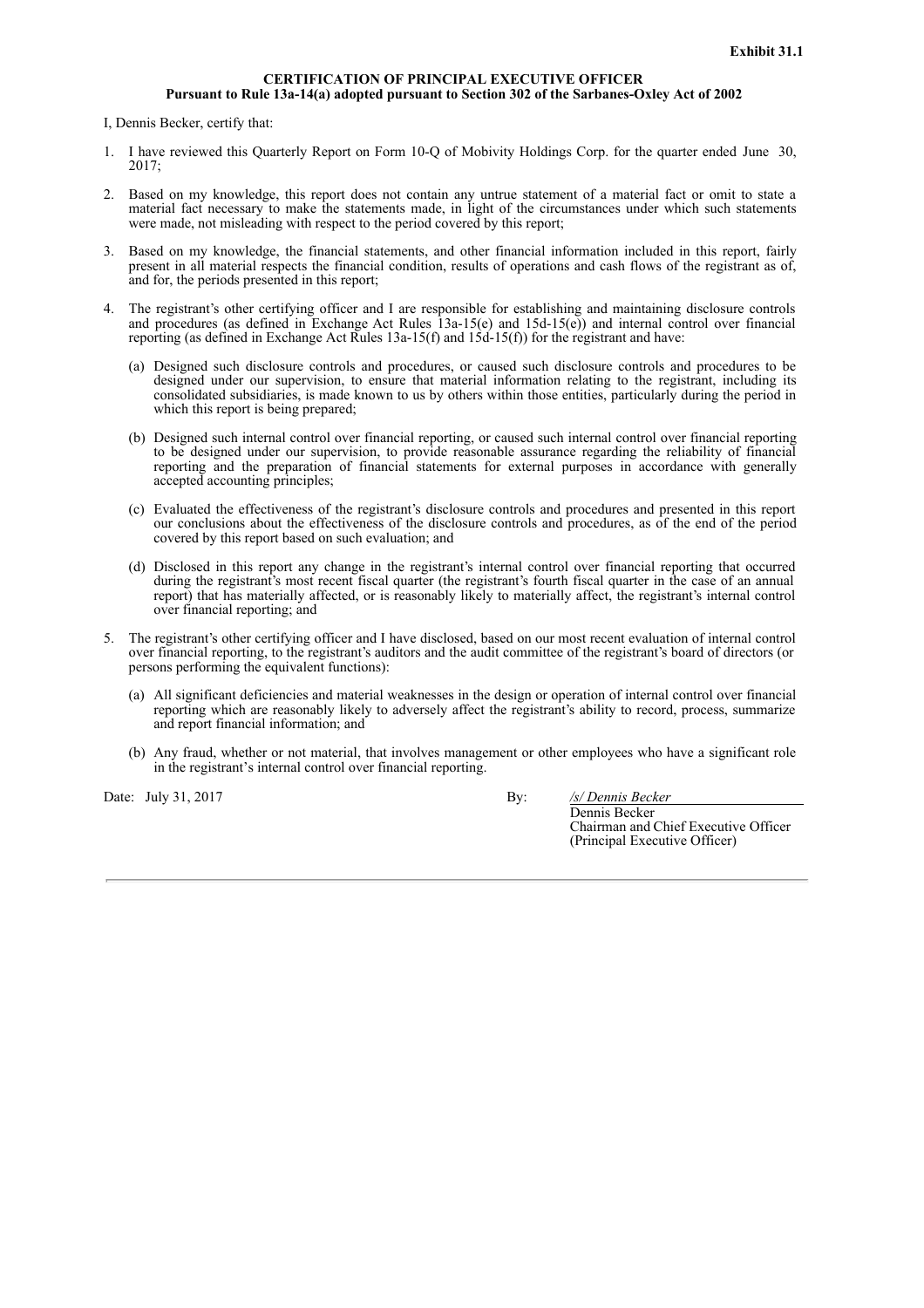## **CERTIFICATION OF CHIEF FINANCIAL OFFICER Pursuant to Rule 13a-14(a) adopted pursuant to Section 302 of the Sarbanes-Oxley Act of 2002**

I, Christopher Meinerz, certify that:

- 1. I have reviewed this Quarterly Report on Form 10-Q of Mobivity Holdings Corp. for the quarter ended June 30,  $2017$
- 2. Based on my knowledge, this report does not contain any untrue statement of a material fact or omit to state a material fact necessary to make the statements made, in light of the circumstances under which such statements were made, not misleading with respect to the period covered by this report;
- 3. Based on my knowledge, the financial statements, and other financial information included in this report, fairly present in all material respects the financial condition, results of operations and cash flows of the registrant as of, and for, the periods presented in this report;
- 4. The registrant's other certifying officer and I are responsible for establishing and maintaining disclosure controls and procedures (as defined in Exchange Act Rules 13a-15(e) and 15d-15(e)) and internal control over financial reporting (as defined in Exchange Act Rules 13a-15(f) and  $1\overline{5d-15(f)}$  for the registrant and have:
	- (a) Designed such disclosure controls and procedures, or caused such disclosure controls and procedures to be designed under our supervision, to ensure that material information relating to the registrant, including its consolidated subsidiaries, is made known to us by others within those entities, particularly during the period in which this report is being prepared;
	- (b) Designed such internal control over financial reporting, or caused such internal control over financial reporting to be designed under our supervision, to provide reasonable assurance regarding the reliability of financial reporting and the preparation of financial statements for external purposes in accordance with generally accepted accounting principles;
	- (c) Evaluated the effectiveness of the registrant's disclosure controls and procedures and presented in this report our conclusions about the effectiveness of the disclosure controls and procedures, as of the end of the period covered by this report based on such evaluation; and
	- (d) Disclosed in this report any change in the registrant's internal control over financial reporting that occurred during the registrant's most recent fiscal quarter (the registrant's fourth fiscal quarter in the case of an annual report) that has materially affected, or is reasonably likely to materially affect, the registrant's internal control over financial reporting; and
- 5. The registrant's other certifying officer and I have disclosed, based on our most recent evaluation of internal control over financial reporting, to the registrant's auditors and the audit committee of the registrant's board of directors (or persons performing the equivalent functions):
	- (a) All significant deficiencies and material weaknesses in the design or operation of internal control over financial reporting which are reasonably likely to adversely affect the registrant's ability to record, process, summarize and report financial information; and
	- (b) Any fraud, whether or not material, that involves management or other employees who have a significant role in the registrant's internal control over financial reporting.

Date: July 31, 2017 By: */s/ Christopher Meinerz* Christopher Meinerz

Chief Financial Officer